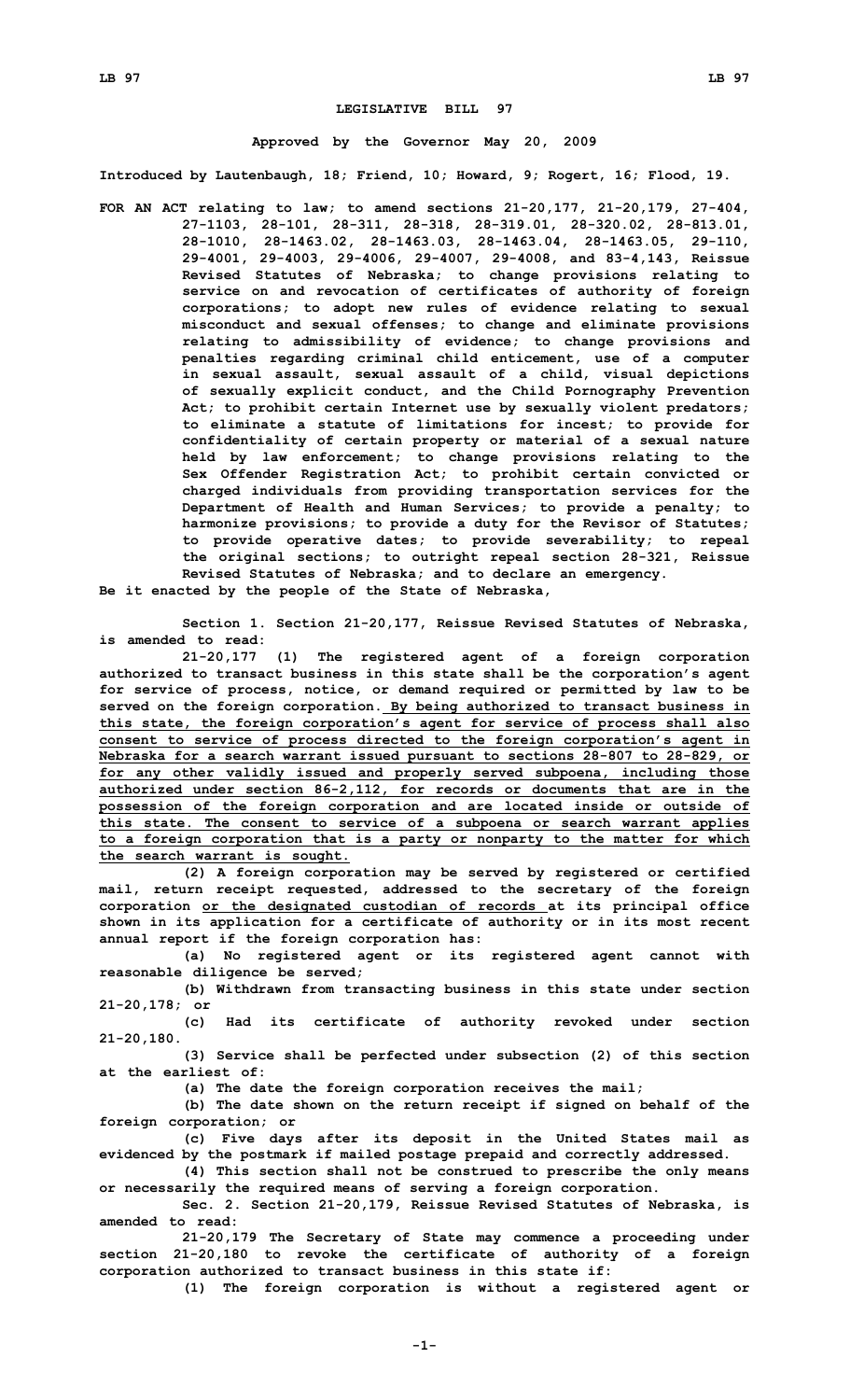**(2) The foreign corporation does not inform the Secretary of State under section 21-20,175 or 21-20,176 that its registered agent or registered office has changed, that its registered agent has resigned, or that its registered office has been discontinued within sixty days of the change, resignation, or discontinuance;**

**(3) An incorporator, director, officer, or agent of the foreign corporation signed <sup>a</sup> document he or she knew was false in any material respect with intent that the document be delivered to the Secretary of State for filing; or**

**(4) The foreign corporation or its agent for service of process does not comply with section 21-20,177; or**

**(4) (5) The Secretary of State receives <sup>a</sup> duly authenticated certificate from the official having custody of the corporate records in the state or country under whose law the foreign corporation is incorporated stating that it has been dissolved or has disappeared as the result of <sup>a</sup> merger.**

**Sec. 3. (1) The following evidence is not admissible in any civil or criminal proceeding involving alleged sexual misconduct except as provided in subsections (2) and (3) of this section:**

**(a) Evidence offered to prove that any victim engaged in other sexual behavior; and**

**(b) Evidence offered to prove any victim's sexual predisposition.**

**(2)(a) In <sup>a</sup> criminal case, the following evidence is admissible, if otherwise admissible under the Nebraska Evidence Rules:**

**(i) Evidence of specific instances of sexual behavior by the victim offered to prove that <sup>a</sup> person other than the accused was the source of semen, injury, or other physical evidence;**

**(ii) Evidence of specific instances of sexual behavior of the victim with respect to the accused offered by the accused to prove consent of the victim if it is first established to the court that such behavior is similar to the behavior involved in the case and tends to establish <sup>a</sup> pattern of behavior of the victim relevant to the issue of consent; and**

**(iii) Evidence, the exclusion of which would violate the constitutional rights of the accused.**

**(b) In <sup>a</sup> civil case, evidence offered to prove the sexual behavior or sexual predisposition of any victim is admissible if it is otherwise admissible under the Nebraska Evidence Rules and its probative value substantially outweighs the danger of harm to any victim and of unfair prejudice to any party. Evidence of <sup>a</sup> victim's reputation is admissible only if it has been placed in controversy by the victim.**

**(3)(a) <sup>A</sup> party intending to offer evidence under subsection (2) of this section shall:**

**(i) File <sup>a</sup> written motion at least fifteen days before trial specifically describing the evidence and stating the purpose for which it is offered unless the court, for good cause, requires <sup>a</sup> different time for filing or permits filing during trial; and**

**(ii) Serve the motion on all parties and notify the victim or, when appropriate, the victim's guardian or representative.**

**(b) Before admitting evidence under this section, the court shall conduct <sup>a</sup> hearing in camera outside the presence of any jury.**

**Sec. 4. For purposes of sections 5 and 6 of this act, offense of sexual assault means sexual assault under section 28-319 or 28-320, sexual assault of <sup>a</sup> child under section 28-319.01 or 28-320.01, sexual assault by use of an electronic communication device under section 28-320.02, sexual abuse of an inmate or parolee under sections 28-322.01 to 28-322.03, and sexual abuse of <sup>a</sup> protected individual under section 28-322.04.**

**Sec. 5. (1) In <sup>a</sup> criminal case in which the accused is accused of an offense of sexual assault, evidence of the accused's commission of another offense or offenses of sexual assault is admissible if there is clear and convincing evidence otherwise admissible under the Nebraska Evidence Rules that the accused committed the other offense or offenses. If admissible, such evidence may be considered for its bearing on any matter to which it is relevant.**

**(2) In <sup>a</sup> case in which the prosecution intends to offer evidence under this section, the prosecuting attorney shall disclose the evidence to the accused, including statements of witnesses or <sup>a</sup> summary of the substance of any testimony that is expected to be offered, at least fifteen days before the scheduled date of trial or at such later time as the court may allow for good cause.**

**(3) Before admitting evidence of the accused's commission of another offense or offenses of sexual assault under this section, the court shall**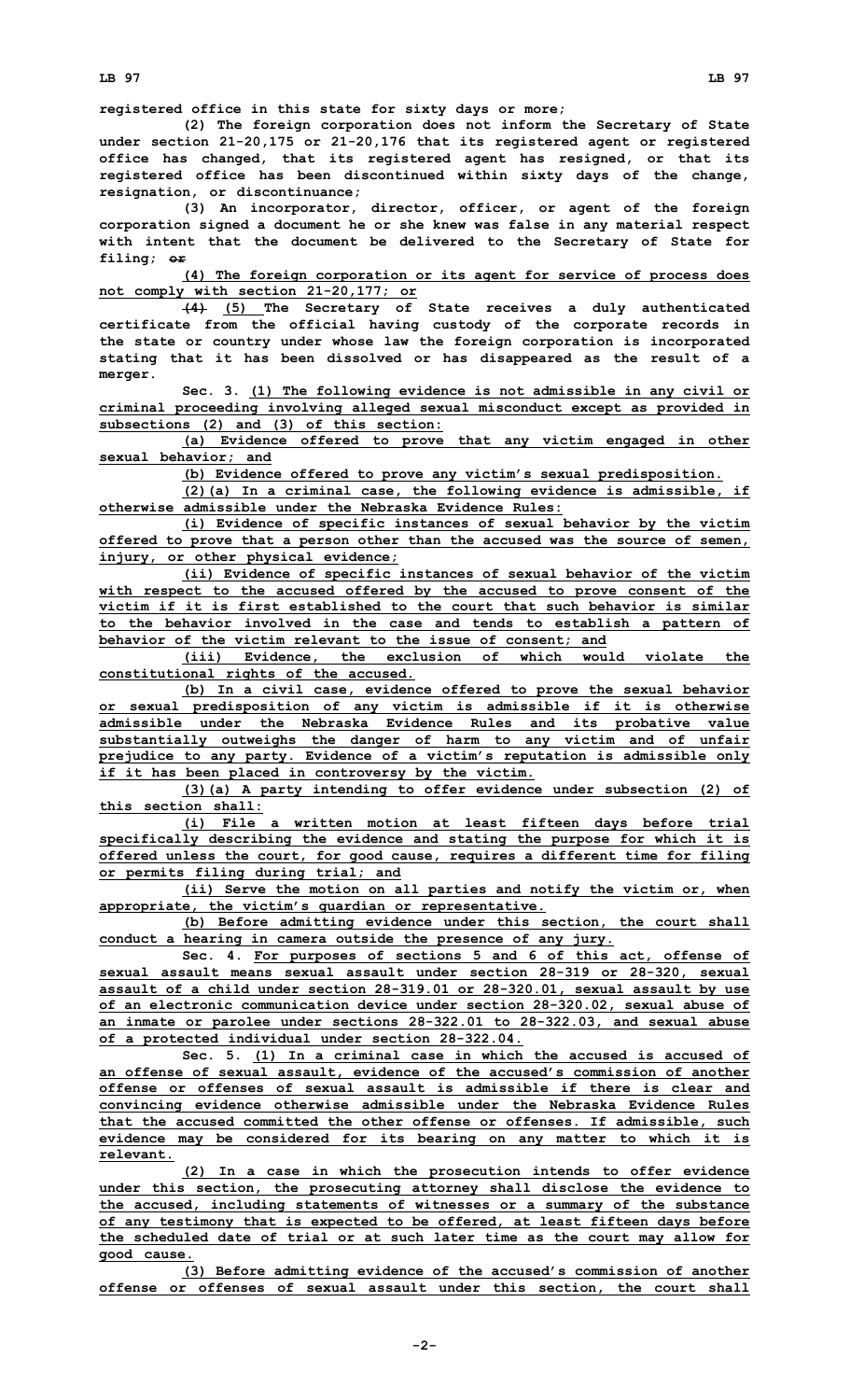**conduct <sup>a</sup> hearing outside the presence of any jury. At the hearing, the rules of evidence shall apply and the court shall apply <sup>a</sup> section 27-403 balancing and admit the evidence unless the risk of prejudice substantially outweighs the probative value of the evidence. In assessing the balancing, the court may consider any relevant factor such as (a) the probability that the other offense occurred, (b) the proximity in time and intervening circumstances of the other offenses, and (c) the similarity of the other acts to the crime charged.**

**(4) This section shall not be construed to limit the admission or consideration of evidence under any other section of the Nebraska Evidence Rules.**

**Sec. 6. (1) In <sup>a</sup> civil case in which <sup>a</sup> claim for damages or other relief is predicated on <sup>a</sup> party's alleged commission of conduct constituting an offense of sexual assault, evidence of that party's commission of another offense or offenses of sexual assault is admissible if there is clear and convincing evidence otherwise admissible under the Nebraska Evidence Rules that the party committed the other offense or offenses. If admissible, such evidence may be considered for its bearing on any matter to which it is relevant.**

**(2) <sup>A</sup> party who intends to offer evidence under this section shall disclose the evidence to the party against whom it will be offered, including statements of witnesses or <sup>a</sup> summary of the substance of any testimony that is expected to be offered, at least fifteen days before the scheduled date of trial or at such later time as the court may allow for good cause.**

**(3) Before admitting evidence of <sup>a</sup> party's commission of another offense or offenses of sexual assault under this section, the court shall conduct <sup>a</sup> hearing outside the presence of any jury. At the hearing, the rules of evidence shall apply and the court shall apply <sup>a</sup> section 27-403 balancing and admit the evidence unless the risk of prejudice substantially outweighs the probative value of the evidence. In assessing the balancing, the court may consider any relevant factor such as (a) the probability that the other offense occurred, (b) the proximity in time and intervening circumstances of the other offenses, and (c) the similarity of the other acts to the crime charged.**

**(4) This section shall not be construed to limit the admission or consideration of evidence under any other section of the Nebraska Evidence Rules.**

**Sec. 7. Section 27-404, Reissue Revised Statutes of Nebraska, is amended to read:**

**27-404 (1) Evidence of <sup>a</sup> person's character or <sup>a</sup> trait of his or her character is not admissible for the purpose of proving that he or she acted in conformity therewith on <sup>a</sup> particular occasion, except:**

**(a) Evidence of <sup>a</sup> pertinent trait of his or her character offered by an accused, or by the prosecution to rebut the same;**

**(b) Evidence of <sup>a</sup> pertinent trait of character of the victim of the crime offered by an accused or by the prosecution to rebut the same, or evidence of <sup>a</sup> character trait of peacefulness of the victim offered by the prosecution in <sup>a</sup> homicide case to rebut evidence that the victim was the first aggressor. In the case of <sup>a</sup> sexual assault case, reputation, or opinion, or other evidence of the past sexual behavior of the victim of the sexual assault will not be admissible; is governed by section 3 of this act; or**

**(c) Evidence of the character of <sup>a</sup> witness as provided in sections 27-607 to 27-609.**

**(2) Evidence of other crimes, wrongs, or acts is not admissible to prove the character of <sup>a</sup> person in order to show that he or she acted in conformity therewith. It may, however, be admissible for other purposes, such as proof of motive, opportunity, intent, preparation, plan, knowledge, identity, or absence of mistake or accident.**

**(3) When such evidence is admissible pursuant to this section, in criminal cases evidence of other crimes, wrongs, or acts of the accused may be offered in evidence by the prosecution if the prosecution proves to the court by clear and convincing evidence that the accused committed the crime, wrong, or act. Such proof shall first be made outside the presence of any jury.**

**(4) Regarding the admissibility in <sup>a</sup> civil or criminal action of evidence of <sup>a</sup> person's commission of another offense or offenses of sexual assault under sections 28-319 to 28-322.04, see sections 4 to 6 of this act.**

**Sec. 8. Section 27-1103, Reissue Revised Statutes of Nebraska, is amended to read:**

**27-1103 These rules and sections 3 to 6 of this act may be known and cited as the Nebraska Evidence Rules.**

**Sec. 9. Section 28-101, Reissue Revised Statutes of Nebraska, is amended to read:**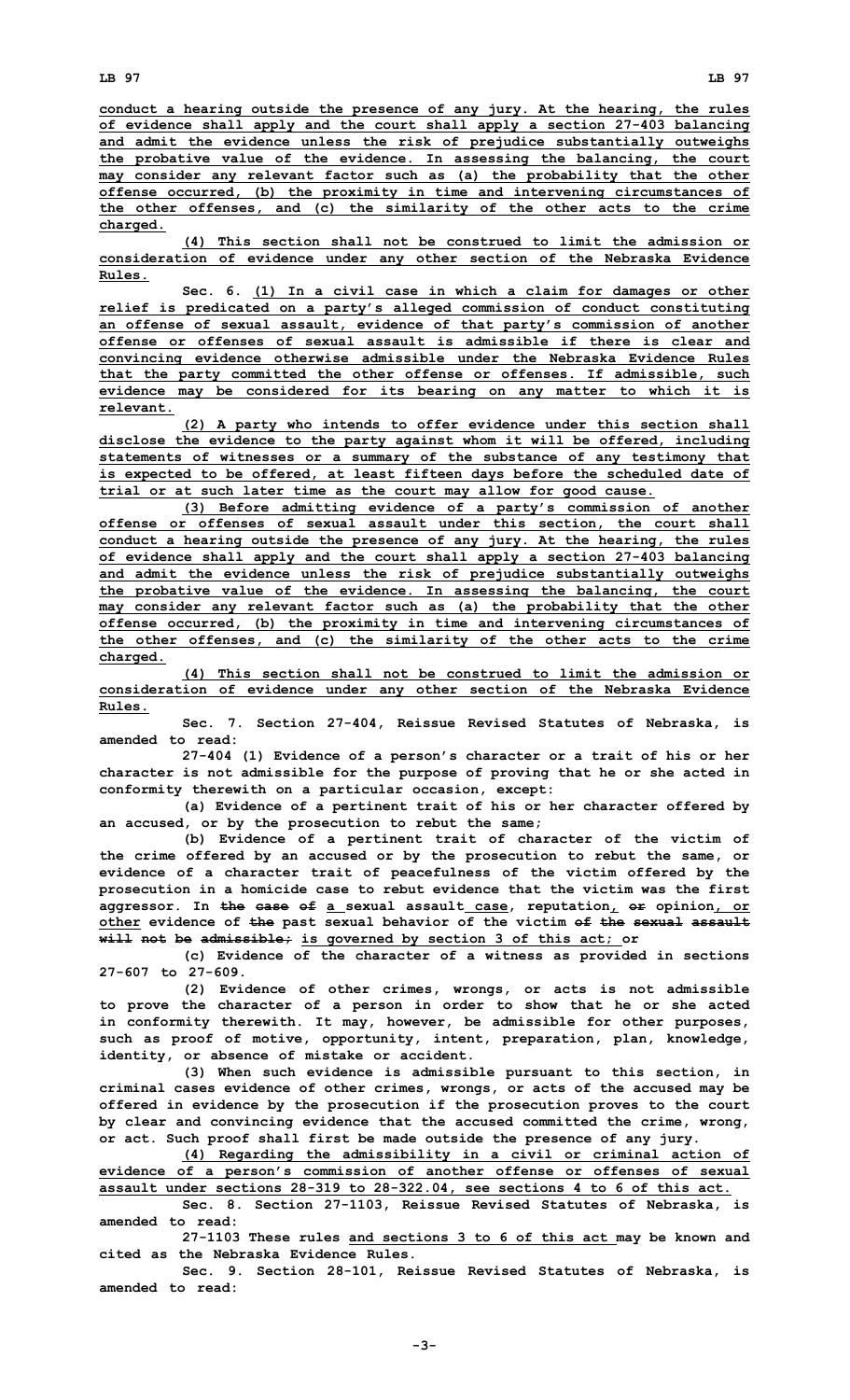**28-101 Sections 28-101 to 28-1350 and section 14 of this act shall be known and may be cited as the Nebraska Criminal Code.**

**Sec. 10. Section 28-311, Reissue Revised Statutes of Nebraska, is amended to read:**

**28-311 (1) No person, by any means and without privilege to do so, shall knowingly solicit, coax, entice, or lure or attempt to solicit, coax, entice, or lure any child under the age of fourteen years to enter into any vehicle, whether or not the person knows the age of the child. , if:**

**(2) It is an affirmative defense to <sup>a</sup> charge under this section that:**

**(a) The person does not have had the express or implied permission of the parent, guardian, or other legal custodian of the child in undertaking the activity; and**

**(b)(i) The person is not <sup>a</sup> law enforcement officer, emergency services provider as defined in section 71-507, firefighter, or other person who regularly provides emergency services, is not the operator of <sup>a</sup> bookmobile or other such vehicle operated by the state or <sup>a</sup> political subdivision and used for informing, educating, organizing, or transporting children, is not <sup>a</sup> paid employee of, or <sup>a</sup> volunteer for, <sup>a</sup> nonprofit or religious organization which provides activities for children, and or is not an employee or agent of or <sup>a</sup> volunteer acting under the direction of any board of education or and (ii) the person is <sup>a</sup> person listed in subdivision (1)(b)(i) (2)(b)(i) of this section but, was, at the time the person undertakes undertook the activity, he or she is not acting within the scope of his or her lawful duties in that capacity; or.**

**(2) It is an affirmative defense to <sup>a</sup> charge under this section that the (c) The person undertook the activity in response to <sup>a</sup> bona fide emergency situation or that the person undertook the activity in response to <sup>a</sup> reasonable belief that it was necessary to preserve the health, safety, or welfare of the child.**

**(3) Any person who violates this section commits criminal child enticement and is guilty of <sup>a</sup> Class I misdemeanor. IIIA felony. If such person has previously been convicted of (a) criminal child enticement under this section, (b) sexual assault of <sup>a</sup> child in the first degree under section 28-319.01, (c) sexual assault of <sup>a</sup> child in the second or third degree under section 28-320.01, (d) child enticement by means of an electronic communication device under section 28-320.02, or (d) (e) assault under section 28-308, 28-309, or 28-310, kidnapping under section 28-313, or false imprisonment under section 28-314 or 28-315 when the victim was under eighteen years of age when such person violates this section, such person is guilty of <sup>a</sup> Class IV III felony.**

**Sec. 11. Section 28-318, Reissue Revised Statutes of Nebraska, is amended to read:**

**28-318 As used in sections 28-317 to 28-321, 28-322.04, unless the context otherwise requires:**

**(1) Actor means <sup>a</sup> person accused of sexual assault;**

**(2) Intimate parts means the genital area, groin, inner thighs, buttocks, or breasts;**

**(3) Past sexual behavior means sexual behavior other than the sexual behavior upon which the sexual assault is alleged;**

**(4) Serious personal injury means great bodily injury or disfigurement, extreme mental anguish or mental trauma, pregnancy, disease, or loss or impairment of <sup>a</sup> sexual or reproductive organ;**

**(5) Sexual contact means the intentional touching of the victim's sexual or intimate parts or the intentional touching of the victim's clothing covering the immediate area of the victim's sexual or intimate parts. Sexual contact shall also mean the touching by the victim of the actor's sexual or intimate parts or the clothing covering the immediate area of the actor's sexual or intimate parts when such touching is intentionally caused by the actor. Sexual contact shall include only such conduct which can be reasonably construed as being for the purpose of sexual arousal or gratification of either party. Sexual contact shall also include the touching of <sup>a</sup> child with the actor's sexual or intimate parts on any part of the child's body for purposes of sexual assault of <sup>a</sup> child under sections 28-319.01 and 28-320.01;**

**(6) Sexual penetration means sexual intercourse in its ordinary meaning, cunnilingus, fellatio, anal intercourse, or any intrusion, however slight, of any part of the actor's or victim's body or any object manipulated by the actor into the genital or anal openings of the victim's body which can be reasonably construed as being for nonmedical or nonhealth purposes. Sexual penetration shall not require emission of semen;**

**(7) Victim means the person alleging to have been sexually assaulted;**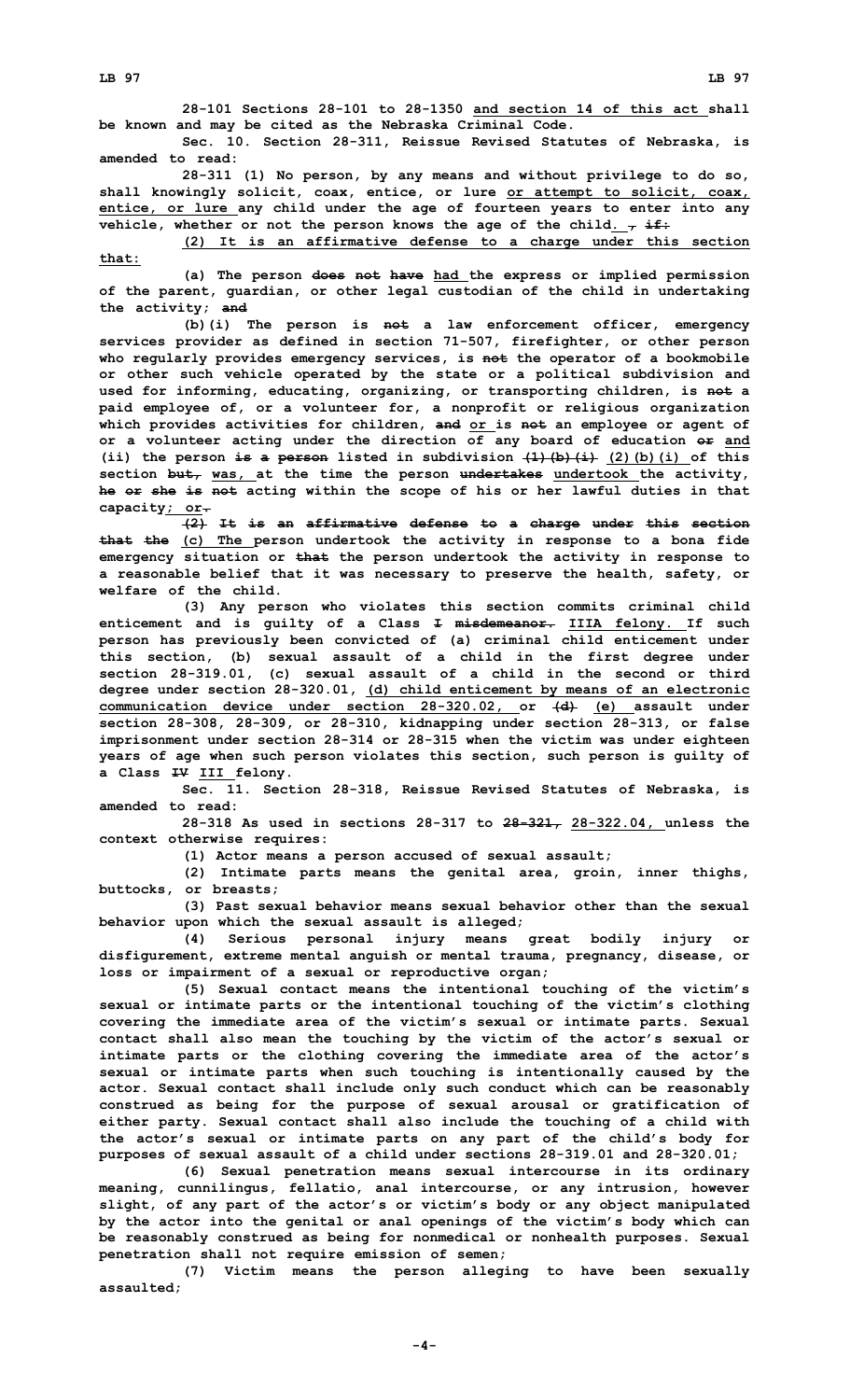**(8) Without consent means:**

**(a)(i) The victim was compelled to submit due to the use of force or threat of force or coercion, or (ii) the victim expressed <sup>a</sup> lack of consent through words, or (iii) the victim expressed <sup>a</sup> lack of consent through conduct, or (iv) the consent, if any was actually given, was the result of the actor's deception as to the identity of the actor or the nature or purpose of the act on the part of the actor;**

**(b) The victim need only resist, either verbally or physically, so as to make the victim's refusal to consent genuine and real and so as to reasonably make known to the actor the victim's refusal to consent; and**

**(c) <sup>A</sup> victim need not resist verbally or physically where it would be useless or futile to do so; and**

**(9) Force or threat of force means (a) the use of physical force which overcomes the victim's resistance or (b) the threat of physical force, express or implied, against the victim or <sup>a</sup> third person that places the victim in fear of death or in fear of serious personal injury to the victim or <sup>a</sup> third person where the victim reasonably believes that the actor has the present or future ability to execute the threat.**

**Sec. 12. Section 28-319.01, Reissue Revised Statutes of Nebraska, is amended to read:**

**28-319.01 (1) <sup>A</sup> person commits sexual assault of <sup>a</sup> child in the first degree:**

**(a) When if he or she subjects another person under twelve years of age to sexual penetration and the actor is at least nineteen years of age or older; or.**

**(b) When he or she subjects another person who is at least twelve years of age but less than sixteen years of age to sexual penetration and the actor is twenty-five years of age or older.**

**(2) Sexual assault of <sup>a</sup> child in the first degree is <sup>a</sup> Class IB felony with <sup>a</sup> mandatory minimum sentence of fifteen years in prison for the first offense.**

**(3) Any person who is found guilty of sexual assault of <sup>a</sup> child in the first degree under this section and who has previously been convicted (a) under this section, (b) under section 28-319 of first degree or attempted first degree sexual assault, (c) under section 28-320.01 before July 14, 2006, of sexual assault of <sup>a</sup> child or attempted sexual assault of <sup>a</sup> child, (d) under section 28-320.01 on or after July 14, 2006, of sexual assault of <sup>a</sup> child in the second or third degree or attempted sexual assault of <sup>a</sup> child in the second or third degree, or (e) in any other state or federal court under laws with essentially the same elements as this section, section 28-319, or section 28-320.01 as it existed before, on, or after July 14, 2006, shall be guilty of <sup>a</sup> Class IB felony with <sup>a</sup> mandatory minimum sentence of twenty-five years in prison.**

**(4) In any prosecution under this section, the age of the actor shall be an essential element of the offense that must be proved beyond <sup>a</sup> reasonable doubt.**

**Sec. 13. Section 28-320.02, Reissue Revised Statutes of Nebraska, is amended to read:**

**28-320.02 (1) No person shall knowingly solicit, coax, entice, or lure (a) <sup>a</sup> child sixteen years of age or younger or (b) <sup>a</sup> peace officer who is believed by such person to be <sup>a</sup> child sixteen years of age or younger, by means of <sup>a</sup> computer an electronic communication device as that term is defined in section 28-1343, 28-833, to engage in an act which would be in violation of section 28-319, 28-319.01, or 28-320.01 or subsection (1) or (2) of section 28-320. <sup>A</sup> person shall not be convicted of both <sup>a</sup> violation of this subsection and <sup>a</sup> violation of section 28-319, 28-319.01, or 28-320.01 or subsection (1) or (2) of section 28-320 if the violations arise out of the same set of facts or pattern of conduct and the individual solicited, coaxed, enticed, or lured under this subsection is also the victim of the sexual assault under section 28-319, 28-319.01, or 28-320.01 or subsection (1) or (2) of section 28-320.**

**(2) <sup>A</sup> person who violates this section is guilty of <sup>a</sup> Class IIIA ID felony. If <sup>a</sup> person who violates this section has previously been convicted of <sup>a</sup> violation of this section or section 28-308, 28-309, 28-310, 28-311, 28-313, 28-314, 28-315, 28-319, 28-319.01, or 28-320.01, 28-813.01, 28-833, 28-1463.03, or 28-1463.05 or subsection (1) or (2) of section 28-320, the person is guilty of <sup>a</sup> Class III IC felony.**

**Sec. 14. (1) Any person required to register under the Sex Offender Registration Act who is found to be <sup>a</sup> sexually violent predator under subdivision (4)(c) of section 29-4005 or is required to register because of <sup>a</sup> conviction for one or more of the following offenses, including any substantially equivalent offense committed in another state, territory, commonwealth, or other jurisdiction of the United States and knowingly and**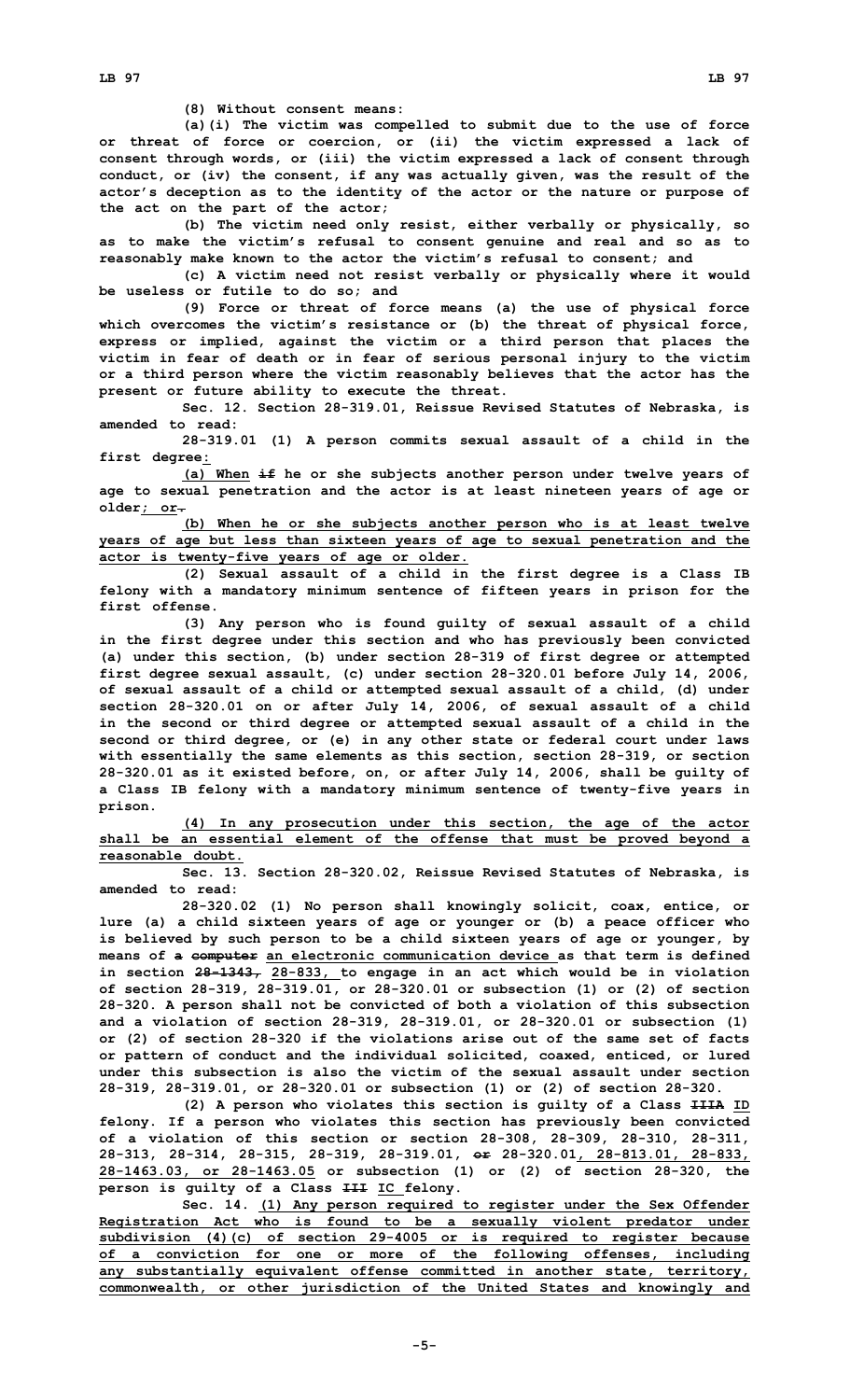**intentionally uses <sup>a</sup> social networking web site or service, instant messaging, or chat room service that allows <sup>a</sup> person who is less than eighteen years of age to access or use its social networking web site, instant messaging, or chat room service, commits the offense of unlawful use of the Internet by <sup>a</sup> prohibited sex offender:**

**(a) Kidnapping of <sup>a</sup> minor pursuant to section 28-313;**

**(b) Sexual assault of <sup>a</sup> child in the first degree pursuant to section 28-319.01;**

**(c) Sexual assault of <sup>a</sup> child in the second or third degree pursuant to section 28-320.01;**

**(d) Incest of <sup>a</sup> minor pursuant to section 28-703;**

**(e) Pandering of <sup>a</sup> minor pursuant to section 28-802;**

**(f) Visual depiction of sexually explicit conduct of <sup>a</sup> child pursuant to section 28-1463.03 or 28-1463.05;**

**(g) Possessing any visual depiction of sexually explicit conduct pursuant to section 28-813.01;**

**(h) Criminal child enticement pursuant to section 28-311;**

**(i) Child enticement by means of an electronic communication device pursuant to section 28-320.02;**

**(j) Enticement by electronic communication device pursuant to section 28-833; or**

**(k) An attempt or conspiracy to commit an offense listed in subdivisions (1)(a) through (1)(j) of this section.**

**(2) Unlawful use of the Internet by <sup>a</sup> prohibited sex offender is <sup>a</sup> Class I misdemeanor for <sup>a</sup> first offense. Any second or subsequent conviction under this section is <sup>a</sup> Class IIIA felony.**

**Sec. 15. Section 28-813.01, Reissue Revised Statutes of Nebraska, is amended to read:**

**28-813.01 (1) It shall be unlawful for <sup>a</sup> person to knowingly possess any visual depiction of sexually explicit conduct, as defined in section 28-1463.02, which has <sup>a</sup> child, as defined in such section, as one of its participants or portrayed observers.**

**(2) (2)(a) Any person who is under nineteen years of age at the time he or she violates this section shall be guilty of <sup>a</sup> Class IV felony for each offense.**

**(b) Any person who is nineteen years of age or older at the time he or she violates this section shall be guilty of <sup>a</sup> Class III felony for each offense.**

**(c) Any person who violates this section and has previously been convicted of <sup>a</sup> violation of this section or section 28-308, 28-309, 28-310, 28-311, 28-313, 28-314, 28-315, 28-319, 28-319.01, 28-320.01, 28-833, 28-1463.03, or 28-1463.05 or subsection (1) or (2) of section 28-320 shall be guilty of <sup>a</sup> Class IC felony for each offense.**

**(3) It shall be an affirmative defense to <sup>a</sup> charge made pursuant to this section that:**

**(a) The visual depiction portrays no person other than the defendant; or**

**(b)(i) The defendant was less than nineteen years of age; (ii) the visual depiction of sexually explicit conduct portrays <sup>a</sup> child who is fifteen years of age or older; (iii) the visual depiction was knowingly and voluntarily generated by the child depicted therein; (iv) the visual depiction was knowingly and voluntarily provided by the child depicted in the visual depiction; (v) the visual depiction contains only one child; (vi) the defendant has not provided or made available the visual depiction to another person except the child depicted who originally sent the visual depiction to the defendant; and (vii) the defendant did not coerce the child in the visual depiction to either create or send the visual depiction.**

**Sec. 16. Section 28-1010, Reissue Revised Statutes of Nebraska, is amended to read:**

**28-1010 <sup>A</sup> person commits indecency with an animal when such person subjects an animal to sexual penetration as defined in subdivision (6) of section 28-318. Indecency with an animal is <sup>a</sup> Class III misdemeanor.**

**Sec. 17. Section 28-1463.02, Reissue Revised Statutes of Nebraska, is amended to read:**

**28-1463.02 As used in the Child Pornography Prevention Act, unless the context otherwise requires:**

**(1) Child, in the case of <sup>a</sup> participant, shall mean means any person under the age of eighteen years and, in the case of <sup>a</sup> portrayed observer, shall mean means any person under the age of sixteen years;**

**(2) Erotic fondling shall mean means touching <sup>a</sup> person's clothed or unclothed genitals or pubic area, breasts if the person is <sup>a</sup> female, or developing breast area if the person is <sup>a</sup> female child, for the purpose of**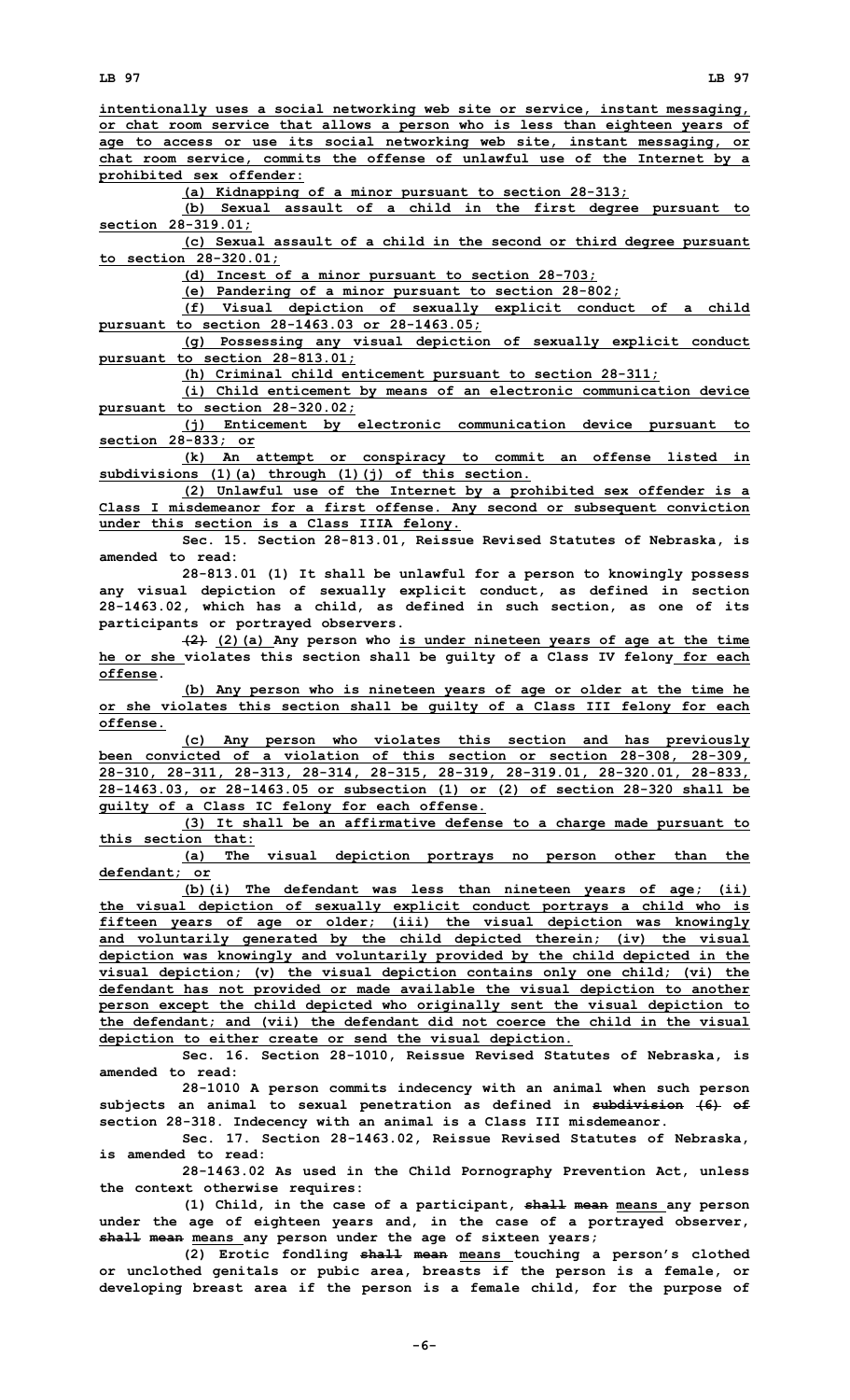**real or simulated overt sexual gratification or sexual stimulation of one or more persons involved. Erotic fondling shall not be construed to include physical contact, even if affectionate, which is not for the purpose of real or simulated overt sexual gratification or sexual stimulation of one or more of the persons involved;**

**(3) Erotic nudity shall mean means the display of the human male or female genitals or pubic area, the human female breasts, or the developing breast area of the human female child, for the purpose of real or simulated overt sexual gratification or sexual stimulation of one or more of the persons involved;**

**(4) Sadomasochistic abuse shall mean means flagellation or torture by or upon <sup>a</sup> nude person or <sup>a</sup> person clad in undergarments, <sup>a</sup> mask, or bizarre costume, or the condition of being fettered, bound, or otherwise physically restrained when performed to predominantly appeal to the morbid interest;**

**(5) Sexually explicit conduct shall mean: means: (a) Real or simulated intercourse, whether genital-genital, oral-genital, anal-genital, or oral-anal between persons of the same or opposite sex or between <sup>a</sup> human and an animal or with an artificial genital; (b) real or simulated masturbation; (c) real or simulated sadomasochistic abuse; (d) erotic fondling; (e) erotic nudity; or (f) real or simulated defecation or urination for the purpose of sexual gratification or sexual stimulation of one or more of the persons involved; and**

**(6) Visual depiction shall mean means live performance or photographic representation and includes any undeveloped film or videotape or data stored on <sup>a</sup> computer disk or by other electronic means which is capable of conversion into <sup>a</sup> visual image and also includes any photograph, film, video, picture, digital image, or computer-displayed image, video, or picture, whether made or produced by electronic, mechanical, computer, digital, or other means.**

**Sec. 18. Section 28-1463.03, Reissue Revised Statutes of Nebraska, is amended to read:**

**28-1463.03 (1) It shall be unlawful for <sup>a</sup> person to knowingly make, publish, direct, create, provide, or in any manner generate any visual depiction of sexually explicit conduct which has <sup>a</sup> child as one of its participants or portrayed observers.**

**(2) It shall be unlawful for <sup>a</sup> person knowingly to purchase, rent, sell, deliver, distribute, display for sale, advertise, trade, or provide to any person any visual depiction of sexually explicit conduct which has <sup>a</sup> child as one of its participants or portrayed observers.**

**(3) It shall be unlawful for <sup>a</sup> person to knowingly employ, force, authorize, induce, or otherwise cause <sup>a</sup> child to engage in any visual depiction of sexually explicit conduct which has <sup>a</sup> child as one of its participants or portrayed observers.**

**(4) It shall be unlawful for <sup>a</sup> parent, stepparent, legal guardian, or any person with custody and control of <sup>a</sup> child, knowing the content thereof, to consent to such child engaging in any visual depiction of sexually explicit conduct which has <sup>a</sup> child as one of its participants or portrayed observers.**

**(5) It shall be an affirmative defense to <sup>a</sup> charge brought pursuant to subsection (1) of this section if the defendant was less than eighteen years of age at the time the visual depiction was created and the visual depiction of sexually explicit conduct includes no person other than the defendant.**

**(6) It shall be an affirmative defense to <sup>a</sup> charge brought pursuant to subsection (2) of this section if (a) the defendant was less than eighteen years of age, (b) the visual depiction of sexually explicit conduct includes no person other than the defendant, (c) the defendant had <sup>a</sup> reasonable belief at the time the visual depiction was sent to another that it was being sent to <sup>a</sup> willing recipient, and (d) the recipient was at least fifteen years of age at the time the visual depiction was sent.**

**Sec. 19. Section 28-1463.04, Reissue Revised Statutes of Nebraska, is amended to read:**

**28-1463.04 (1) Any person who is under nineteen years of age at the time he or she violates section 28-1463.03 shall be guilty of <sup>a</sup> Class III felony for the first offense and shall be guilty of <sup>a</sup> Class II felony for each subsequent offense. each offense.**

**(2) Any person who is nineteen years of age or older at the time he or she violates section 28-1463.03 shall be guilty of <sup>a</sup> Class ID felony for each offense.**

**(3) Any person who violates section 28-1463.03 and has previously been convicted of <sup>a</sup> violation of section 28-1463.03 or section 28-308, 28-309, 28-310, 28-311, 28-313, 28-314, 28-315, 28-319, 28-319.01, 28-320.01, 28-813,**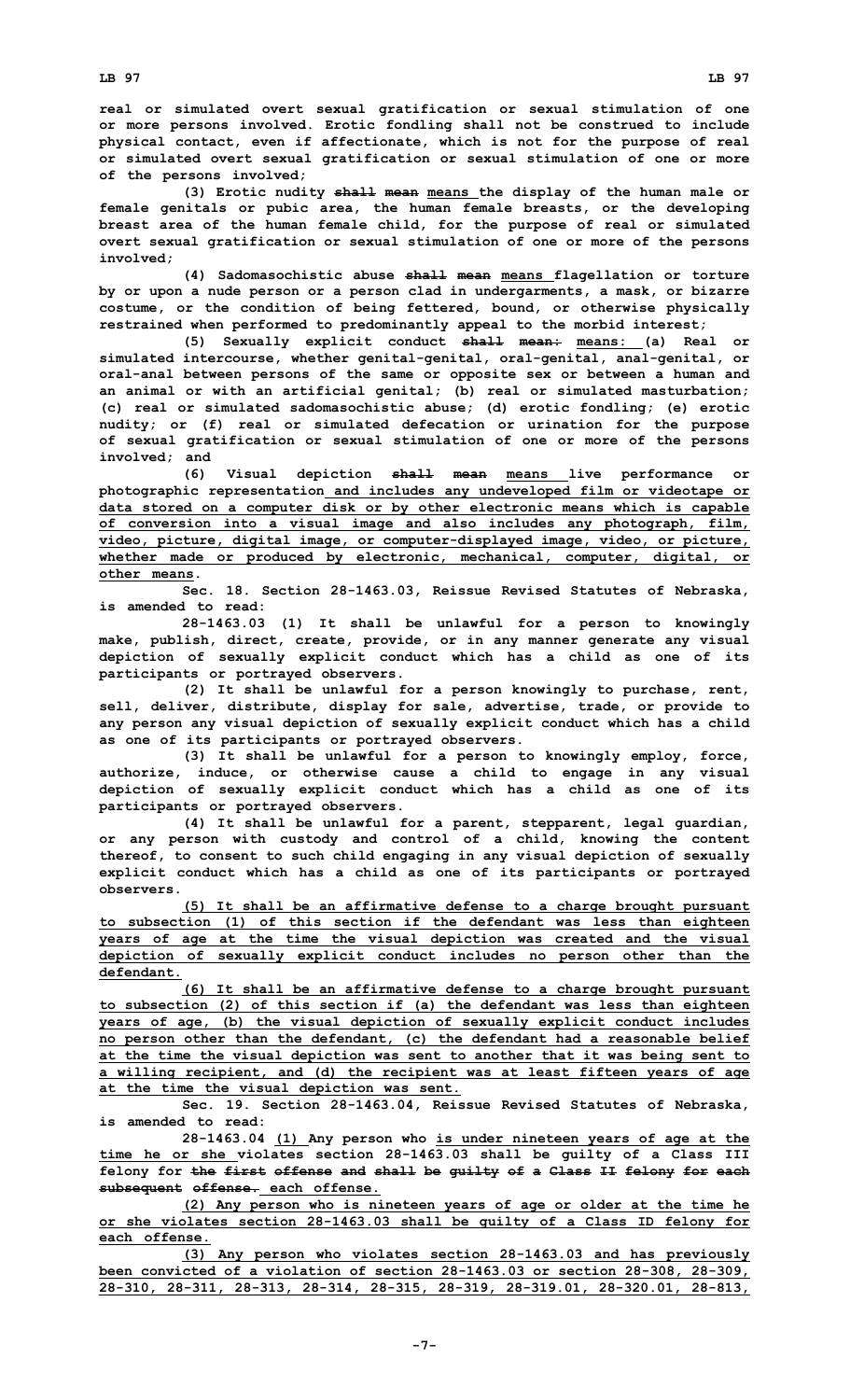**Sec. 20. Section 28-1463.05, Reissue Revised Statutes of Nebraska, is amended to read:**

**28-1463.05 (1) It shall be unlawful for <sup>a</sup> person to knowingly possess with intent to rent, sell, deliver, distribute, trade, or provide to any person any visual depiction of sexually explicit conduct which has <sup>a</sup> child as one of its participants or portrayed observers.**

**(2) (2)(a) Any person who is under nineteen years of age at the time he or she violates this section shall be guilty of <sup>a</sup> Class IIIA felony for each offense.**

**(b) Any person who is nineteen years of age or older at the time he or she violates this section shall be guilty of <sup>a</sup> Class III felony for each offense.**

**(c) Any person who violates this section and has previously been convicted of <sup>a</sup> violation of this section or section 28-308, 28-309, 28-310, 28-311, 28-313, 28-314, 28-315, 28-319, 28-319.01, 28-320.01, 28-813, 28-833, or 28-1463.03 or subsection (1) or (2) of section 28-320 shall be guilty of <sup>a</sup> Class IC felony for each offense.**

**Sec. 21. Section 29-110, Reissue Revised Statutes of Nebraska, is amended to read:**

**29-110 (1) Except as otherwise provided by law, no person shall be prosecuted for any felony unless the indictment is found by <sup>a</sup> grand jury within three years next after the offense has been done or committed or unless <sup>a</sup> complaint for the same is filed before the magistrate within three years next after the offense has been done or committed and a warrant for the arrest of the defendant has been issued.**

**(2) Except as otherwise provided by law, no person shall be prosecuted, tried, or punished for any misdemeanor or other indictable offense below the grade of felony or for any fine or forfeiture under any penal statute unless the suit, information, or indictment for such offense is instituted or found within one year and six months from the time of committing the offense or incurring the fine or forfeiture or within one year for any offense the punishment of which is restricted by <sup>a</sup> fine not exceeding one hundred dollars and to imprisonment not exceeding three months.**

**(3) Except as otherwise provided by law, no person shall be prosecuted for kidnapping under section 28-313, false imprisonment under section 28-314 or 28-315, child abuse under section 28-707, pandering under section 28-802, debauching <sup>a</sup> minor under section 28-805, or an offense under section 28-813, 28-813.01, or 28-1463.03 when the victim is under sixteen years of age at the time of the offense (a) unless the indictment for such offense is found by <sup>a</sup> grand jury within seven years next after the offense has been committed or within seven years next after the victim's sixteenth birthday, whichever is later, or (b) unless <sup>a</sup> complaint for such offense is filed before the magistrate within seven years next after the offense has been committed or within seven years next after the victim's sixteenth birthday, whichever is later, and <sup>a</sup> warrant for the arrest of the defendant has been issued.**

**(4) No person shall be prosecuted for <sup>a</sup> violation of the Securities Act of Nebraska under section 8-1117 unless the indictment for such offense is found by <sup>a</sup> grand jury within five years next after the offense has been done or committed or unless <sup>a</sup> complaint for such offense is filed before the magistrate within five years next after the offense has been done or committed and a warrant for the arrest of the defendant has been issued.**

**(5) There shall not be any time limitations for prosecution or punishment for treason, murder, arson, forgery, sexual assault in the first or second degree under section 28-319 or 28-320, sexual assault of <sup>a</sup> child in the second or third degree under section 28-320.01, incest under section 28-703, or sexual assault of <sup>a</sup> child in the first degree under section 28-319.01; nor shall there be any time limitations for prosecution or punishment for sexual assault in the third degree under section 28-320 when the victim is under sixteen years of age at the time of the offense.**

**(6) The time limitations prescribed in this section shall include all inchoate offenses pursuant to the Nebraska Criminal Code and compounding <sup>a</sup> felony pursuant to section 28-301.**

**(7) The time limitations prescribed in this section shall not extend to any person fleeing from justice.**

**(8) When any suit, information, or indictment for any crime or misdemeanor is limited by any statute to be brought or exhibited within any other time than is limited by this section, then the suit, information, or indictment shall be brought or exhibited within the time limited by such statute.**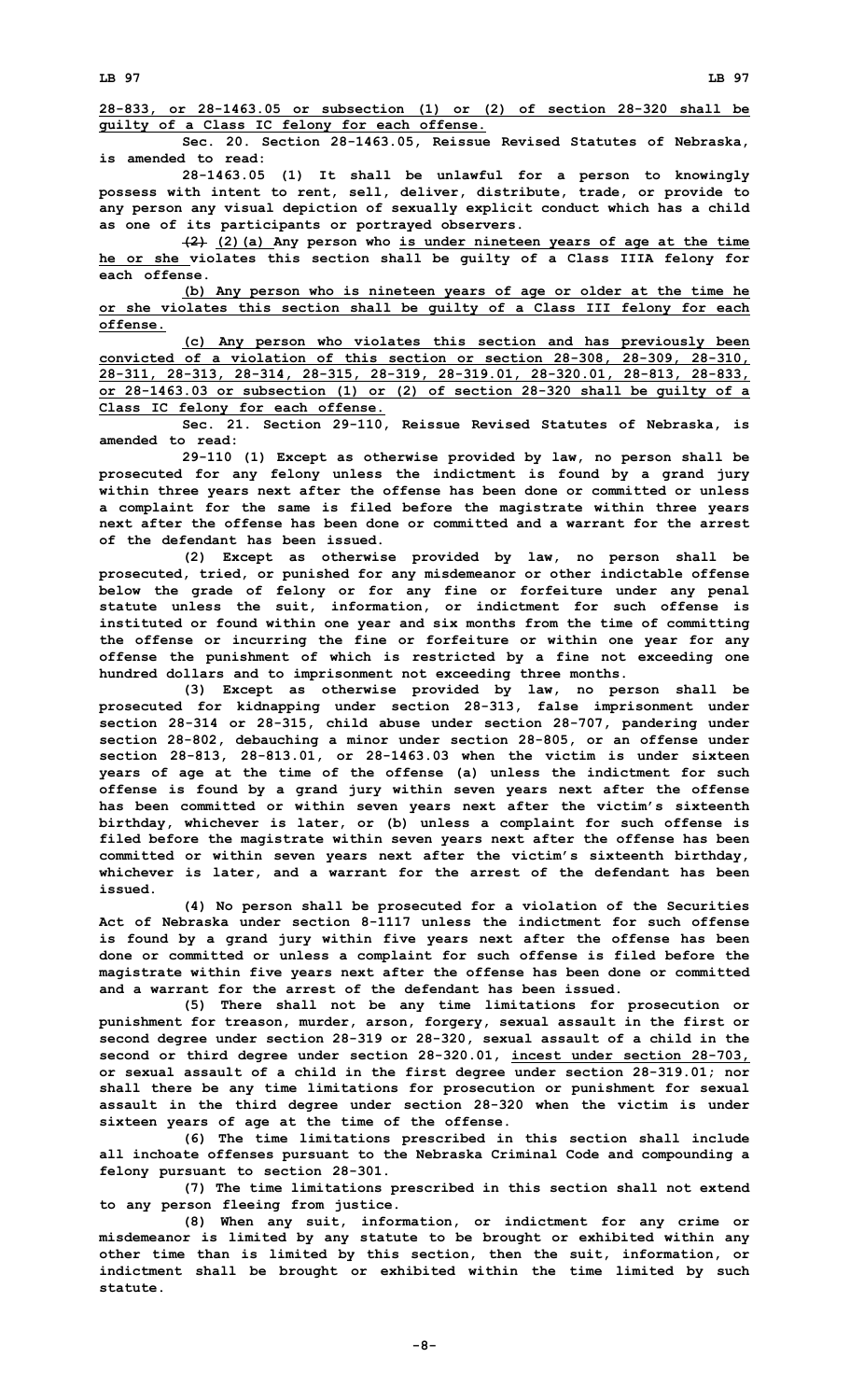**(9) If any suit, information, or indictment is quashed or the proceedings set aside or reversed on writ of error, the time during the pendency of such suit, information, or indictment so quashed, set aside, or reversed shall not be reckoned within this statute so as to bar any new suit, information, or indictment for the same offense.**

**(10) The changes made to this section by Laws 2004, LB 943, shall apply to offenses committed prior to April 16, 2004, for which the statute of limitations has not expired as of such date and to offenses committed on or after such date.**

**(11) The changes made to this section by Laws 2005, LB 713, shall apply to offenses committed prior to September 4, 2005, for which the statute of limitations has not expired as of such date and to offenses committed on or after such date.**

**(12) The changes made to this section by this legislative bill and Laws 2006, LB 1199, shall apply to offenses committed prior to the operative date of this section for which the statute of limitations has not expired as of such date and to offenses committed on or after such date.**

**Sec. 22. (1) In any judicial or administrative proceeding, any property or material that constitutes <sup>a</sup> visual depiction of sexually explicit conduct, as defined in section 28-1463.02, and which has <sup>a</sup> child, as defined in such section, as one of its participants or portrayed observers, shall remain constantly and continuously in the care, custody, and control of law enforcement, the prosecuting attorney, or the court having properly received it into evidence, except as provided in subsection (3) of this section.**

**(2) All courts and administrative agencies shall unequivocally deny any request by the defendant, his or her attorney, or any other person, agency, or organization, regardless of whether such defendant, attorney, or other person, agency, or organization is <sup>a</sup> party in interest or not, to acquire possession of, copy, photograph, duplicate, or otherwise reproduce any property or material that constitutes <sup>a</sup> visual depiction of sexually explicit conduct, as defined in section 28-1463.02, and which has <sup>a</sup> child, as defined in such section, as one of its participants or portrayed observers, so long as the state makes the property or material reasonably available to the defendant in <sup>a</sup> criminal proceeding. Nothing in this section shall be deemed to prohibit the review of the proscribed materials or property by <sup>a</sup> federal court when considering <sup>a</sup> habeas corpus claim.**

**(3)(a) For purposes of this section, property or material are deemed to be reasonably available to <sup>a</sup> defendant if the state provides ample opportunity for inspection, viewing, examination, and analysis of the property or material, at <sup>a</sup> law enforcement or state-operated facility, to the defendant, his or her attorney, and any individual the defendant seeks to use for the purpose of furnishing expert testimony.**

**(b) Notwithstanding the provisions of this subsection, <sup>a</sup> court may order <sup>a</sup> copy of the property or material to be delivered to <sup>a</sup> person identified as <sup>a</sup> defense expert for the purpose of evaluating the evidence, subject to the same restrictions placed upon law enforcement. The defense expert shall return all copies and materials to law enforcement upon completion of the evaluation.**

**(4) On or before July 1, 2009, the Supreme Court shall adopt and promulgate rules and regulations regarding the proper control, care, custody, transfer, and disposition of property or material that constitutes <sup>a</sup> visual depiction of sexually explicit conduct, as defined in section 28-1463.02, and which has <sup>a</sup> child, as defined in such section, as one of its participants or portrayed observers, that has been received into evidence at any judicial or administrative proceeding. Among the issues addressed by these rules and regulations, the Supreme Court should devise procedures regarding the preparation and delivery of bills of exception containing evidence as described in this section, as well as procedures for storing, accessing, and disposing of such bills of exception after preparation and receipt.**

**Sec. 23. Section 29-4001, Reissue Revised Statutes of Nebraska, is amended to read:**

**29-4001 Sections 29-4001 to 29-4014 and section 24 of this act shall be known and may be cited as the Sex Offender Registration Act.**

**Sec. 24. For purposes of the Sex Offender Registration Act:**

**(1) Blog means <sup>a</sup> web site contained on the Internet that is created, maintained, and updated in <sup>a</sup> log, journal, diary, or newsletter format by an individual, group of individuals, or corporate entity for the purpose of conveying information or opinions to Internet users who visit their web site;**

**(2) Chat room means <sup>a</sup> web site or server space on the Internet or communication network primarily designated for the virtually instantaneous exchange of text or voice transmissions or computer file attachments amongst two or more computers or electronic communication device users;**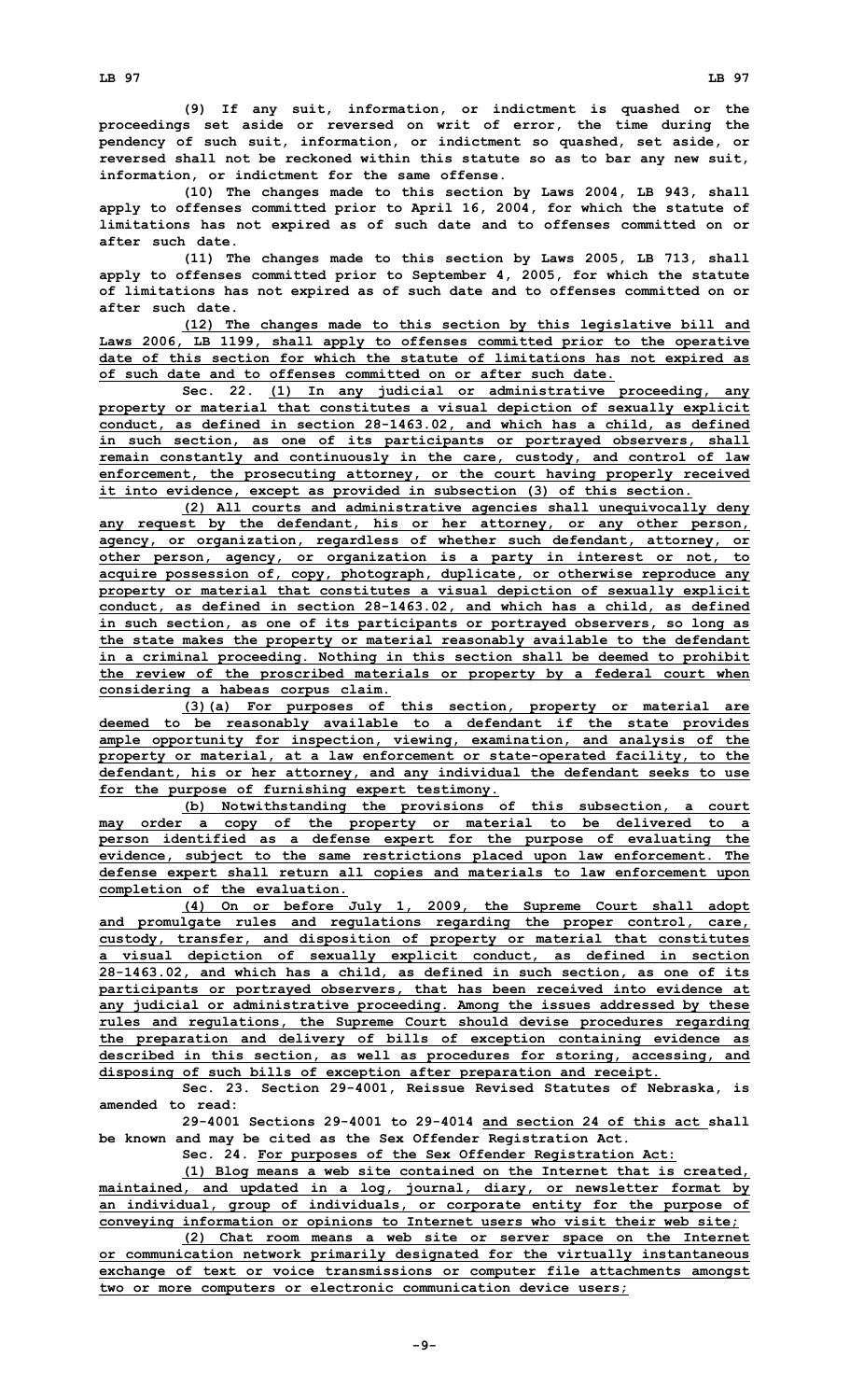**(3) Chat room identifiers means the username, password, symbol, image, or series of symbols, letters, numbers, or text characters used by <sup>a</sup> chat room participant to identify himself or herself in <sup>a</sup> chat room or to identify the source of any content transmitted from <sup>a</sup> computer or electronic communication device to the web site or server space upon which the chat room is dedicated;**

**(4) Domain name means <sup>a</sup> series of text-based symbols, letters, numbers, or text characters used to provide recognizable names to numerically addressed Internet resources that are registered by the Internet Corporation for Assigned Names and Numbers;**

**(5) Email means the exchange of electronic text messages and computer file attachments between computers or other electronic communication devices over <sup>a</sup> communications network, such as <sup>a</sup> local area computer network or the Internet;**

**(6) Email address means the string of letters, numbers, and symbols used to specify the source or destination of an email message that is transmitted over <sup>a</sup> communication network;**

**(7) Instant messaging means <sup>a</sup> direct, dedicated, and private communication service, accessed with <sup>a</sup> computer or electronic communication device, that enables <sup>a</sup> user of the service to send and receive virtually instantaneous text transmissions or computer file attachments to other selected users of the service through the Internet or <sup>a</sup> computer communications network;**

**(8) Instant messaging identifiers means the username, password, symbol, image, or series of symbols, letters, numbers, images, or text characters used by an instant messaging user to identify their presence to other instant messaging users or the source of any content sent from their computer or electronic communication device to another instant messaging user; and**

**(9) Social networking web site means <sup>a</sup> web page or collection of web sites contained on the Internet (a) that enables users or subscribers to create, display, and maintain <sup>a</sup> profile or Internet domain containing biographical data, personal information, photos, or other types of media, (b) that can be searched, viewed, or accessed by other users or visitors to the web site, with or without the creator's permission, consent, invitation, or authorization, and (c) that may permit some form of communication, such as direct comment on the profile page, instant messaging, or email, between the creator of the profile and users who have viewed or accessed the creator's profile.**

**Sec. 25. Section 29-4003, Reissue Revised Statutes of Nebraska, is amended to read:**

**29-4003 (1) Except as provided in subsection (2) of this section, the Sex Offender Registration Act shall apply to any person who on or after January 1, 1997:**

**(a) Pleads guilty to or is found guilty of:**

**(i) Kidnapping of <sup>a</sup> minor pursuant to section 28-313, except when the person is the parent of the minor and was not convicted of any other offense in this section;**

**(ii) False imprisonment of <sup>a</sup> minor pursuant to section 28-314 or 28-315;**

**(iii) Sexual assault pursuant to section 28-319 or 28-320;**

**(iv) Sexual assault of <sup>a</sup> child in the second or third degree pursuant to section 28-320.01;**

**(v) Sexual assault of <sup>a</sup> child in the first degree pursuant to section 28-319.01;**

**(vi) Sexual assault of <sup>a</sup> vulnerable adult pursuant to subdivision (1)(c) of section 28-386;**

**(vii) Incest of <sup>a</sup> minor pursuant to section 28-703;**

**(viii) Pandering of <sup>a</sup> minor pursuant to section 28-802;**

**(ix) Visual depiction of sexually explicit conduct of <sup>a</sup> child pursuant to section 28-1463.03 or 28-1463.05;**

**(x) Knowingly possessing any visual depiction of sexually explicit conduct which has <sup>a</sup> child as one of its participants or portrayed observers pursuant to section 28-813.01;**

**(xi) Criminal child enticement pursuant to section 28-311;**

**(xii) Child enticement by means of <sup>a</sup> computer an electronic communication device pursuant to section 28-320.02;**

**(xiii) Debauching <sup>a</sup> minor pursuant to section 28-805; or**

**(xiv) Enticement by electronic communication device pursuant to section 28-833; or**

**(xiv) (xv) Attempt, solicitation, or conspiracy to commit an offense listed in subdivisions (1)(a)(i) through (1)(a)(xiii) (1)(a)(xiv) of this**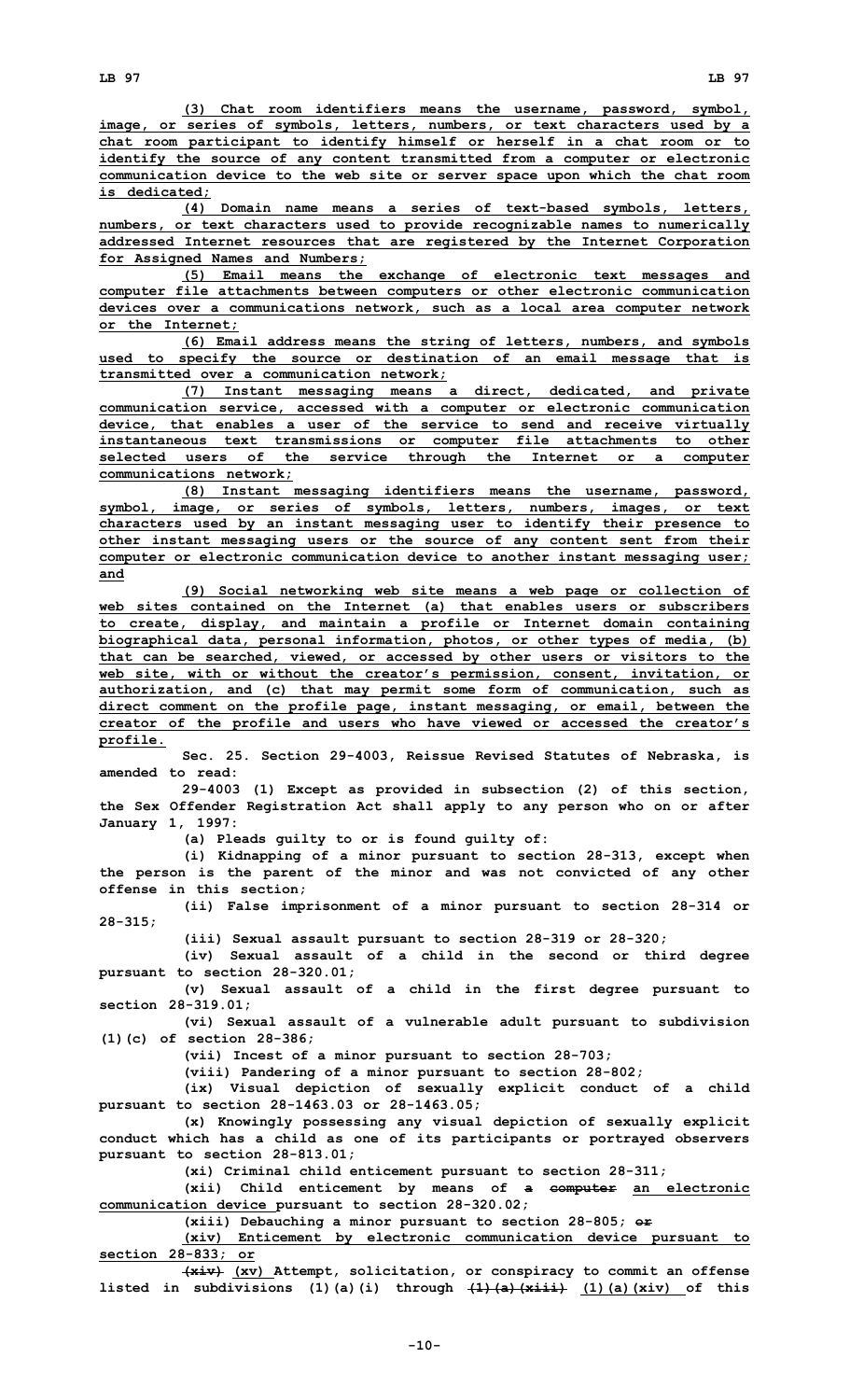**section;**

**(b) Enters the state and has pleaded guilty to or has been found guilty of any offense that is substantially equivalent to <sup>a</sup> registrable offense under subdivision (1)(a) of this section by any state, territory, commonwealth, or other jurisdiction of the United States, by the United States Government, or by court-martial or other military tribunal, notwithstanding <sup>a</sup> procedure comparable in effect to that described under section 29-2264 or any other procedure to nullify <sup>a</sup> conviction other than by pardon;**

**(c) Is incarcerated in <sup>a</sup> jail, <sup>a</sup> penal or correctional facility, or any other public or private institution or is under probation or parole as <sup>a</sup> result of pleading guilty to or being found guilty of <sup>a</sup> registrable offense under subdivision (1)(a) or (b) of this section prior to January 1, 1997; or**

**(d) Enters the state and is required to register as <sup>a</sup> sex offender under the laws of another state, territory, commonwealth, or other jurisdiction of the United States.**

**(2) In the case of <sup>a</sup> person convicted of <sup>a</sup> violation of section 28-313, 28-314, 28-315, or 28-805, the convicted person shall be subject to the Sex Offender Registration Act, unless the sentencing court determines at the time of sentencing, in light of all the facts, that the convicted person is not subject to the act. The sentencing court shall make such determination part of the sentencing order.**

**(3) <sup>A</sup> person appealing <sup>a</sup> conviction of <sup>a</sup> registrable offense under this section shall be required to comply with the act during the appeals process.**

**Sec. 26. Section 29-4006, Reissue Revised Statutes of Nebraska, is amended to read:**

**29-4006 (1) Registration information required by the Sex Offender Registration Act shall be in <sup>a</sup> form approved by the sex offender registration and community notification division of the Nebraska State Patrol and shall include the following information:**

**(a) The legal name and all aliases which the person has used or under which the person has been known;**

**(b) <sup>A</sup> complete description of the person, including date of birth, social security number, motor vehicle operator's license number, photographs, and fingerprints;**

**(c) <sup>A</sup> listing of each registrable offense under section 29-4003 to which the person pleaded guilty or was found guilty, the jurisdiction where each offense was committed, the court in which the person pleaded guilty or was found guilty of each offense, and the name under which the person pleaded guilty or was found guilty of each offense;**

**(d) The name and location of each jail, penal or correctional facility, or public or private institution to which the person was incarcerated for each offense and the actual time served or confined; and**

**(e) The address of the person's current residence and place of employment or vocation and any school he or she is attending; and.**

**(f) All email addresses, instant messaging identifiers, chat room identifiers, and other Internet communication identifiers that the person uses or plans to use, all domain names registered by the registrant, and all blogs and Internet sites maintained by the person or to which the person has uploaded any content or posted any messages or information.**

**(2) When the person provides any information under subdivision (f) of subsection (1) of this section, the registrant shall sign <sup>a</sup> consent form, provided by the law enforcement agency receiving this information, authorizing the:**

**(a) Search of all the computers or electronic communication devices possessed by the person; and**

**(b) Installation of hardware or software to monitor the person's Internet usage on all the computers or electronic communication devices possessed by the person.**

**(2) (3) For the duration of the registration period required by the act, registration information shall be verified annually within thirty days after the anniversary date of the person's initial registration date. To properly verify, the following shall occur:**

**(a) The sex offender registration and community notification division of the Nebraska State Patrol shall mail a nonforwardable verification form to the last-reported address of the person;**

**(b) The verification form shall be signed by the person and state whether the address last reported to the division is still correct; and**

**(c) The person shall mail the verification form to the division within ten days after receipt of the form.**

**(3) (4) If the person fails to complete and mail the verification form to the sex offender registration and community notification division of**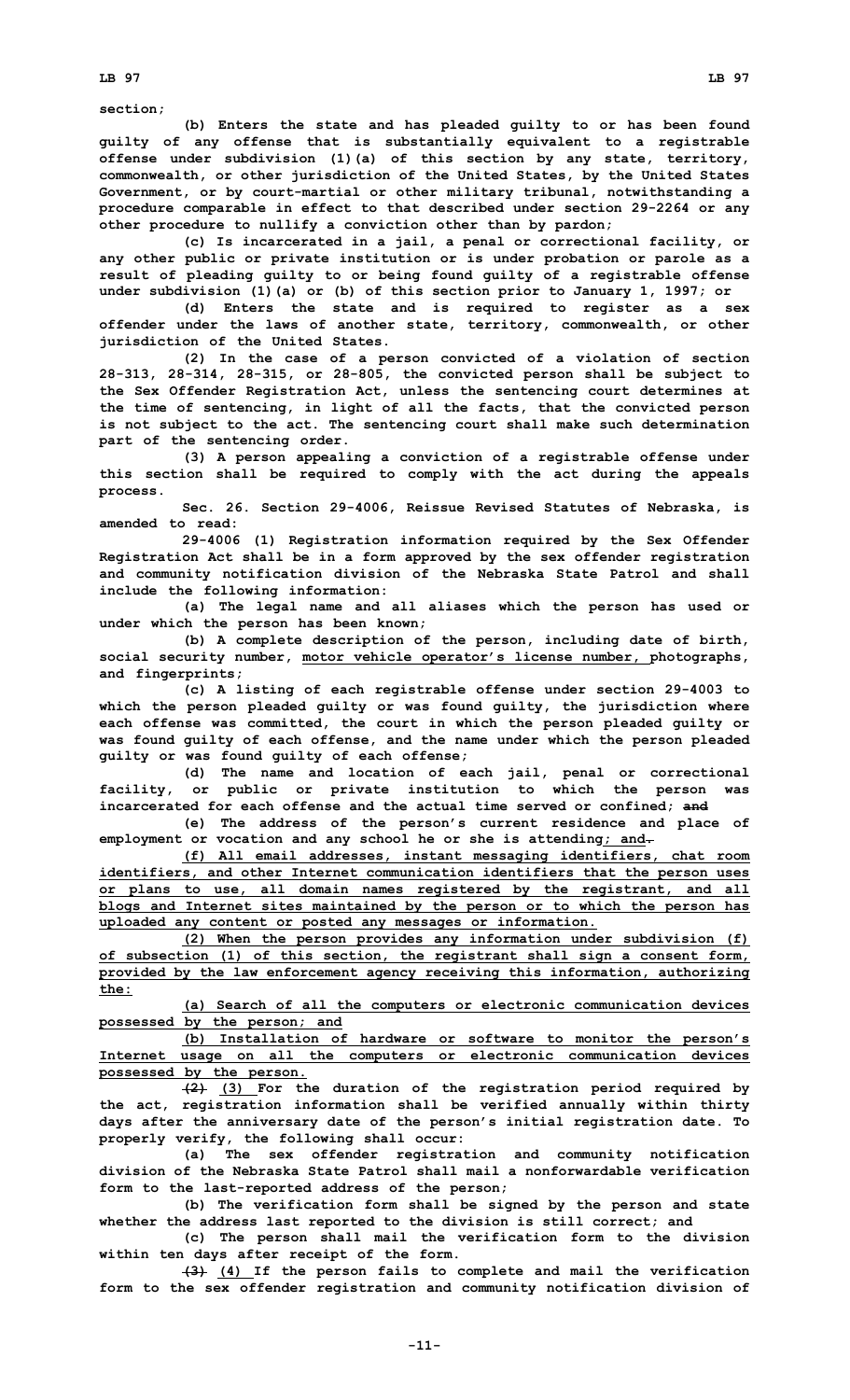**the Nebraska State Patrol within ten days after receipt of the form, or the form cannot be delivered due to the registrant not being at the address last reported, the person shall be in violation of this section unless the person proves that the address last reported to the division is still correct.**

**(4) (5) If the person falsifies the registration or verification form or fails to provide or timely update law enforcement of any of the information required to be provided by the Sex Offender Registration Act, the person shall be in violation of this section.**

**(5) (6) The requirement to verify the address of <sup>a</sup> sexually violent predator quarterly as provided in section 29-4005 and the requirement to verify the address of any other registrant annually as required in this section shall not apply during periods of such registrant's incarceration. Address verification shall be resumed as soon as such incarcerated person is placed on any type of supervised release, parole, or probation or is released from incarceration. Prior to any type of release from incarceration, such person shall report the change of address to the sheriff of the county in which he or she is incarcerated and the sheriff of the county in which he or she resides or is temporarily domiciled. The sheriff shall forward the change of address to the sex offender registration and community notification division of the Nebraska State Patrol.**

**(6) (7) Any person required to register under the Sex Offender Registration Act shall inform the sheriff of any legal change in name, in writing, within five working days after such change, and provide <sup>a</sup> copy of the legal documentation supporting the change in name. The sheriff shall forward the information to the sex offender registration and community notification division of the Nebraska State Patrol, in writing, within five working days after receipt of the information.**

**(8) Any person required to register under the Sex Offender Registration Act shall inform the sheriff with whom he or she is required to register of any changes in or additions to such person's list of email addresses, instant messaging identifiers, chat room identifiers, and other Internet communication identifiers that the registrant uses or plans to use, all domain names registered by the person, and all blogs and Internet web sites maintained by the person or to which the person has uploaded any content or posted any messages or information, in writing, by the next working day. The sheriff receiving this updated information shall forward the information to the sex offender registration and community notification division of the Nebraska State Patrol, in writing, by the next working day after receipt of the information.**

**Sec. 27. Section 29-4007, Reissue Revised Statutes of Nebraska, is amended to read:**

**29-4007 (1) When sentencing <sup>a</sup> person convicted of <sup>a</sup> registrable offense under section 29-4003, the court shall:**

**(a) Provide written notification of the duty to register under the Sex Offender Registration Act at the time of sentencing to any defendant who has pleaded guilty or has been found guilty of <sup>a</sup> registrable offense under section 29-4003. The written notification shall:**

**(i) Inform the defendant that if he or she moves to another address within the same county or ceases to have <sup>a</sup> residence or temporary domicile, he or she must report all address changes, including not having <sup>a</sup> residence or temporary domicile, to the county sheriff in the county where he or she has been residing within five working days after his or her move;**

**(ii) Inform the defendant that if he or she moves to another county in the State of Nebraska, he or she must notify the county sheriff in the county where he or she had been last residing and the county sheriff in the county where he or she is living of his or her current address. The notice must be given within five working days after his or her move;**

**(iii) Inform the defendant that if he or she moves to another state, he or she must report the change of address to the county sheriff of the county where he or she has been residing and must comply with the registration requirements of the state to which he or she is moving. The notice must be given within five working days after his or her move;**

**(iv) Inform the defendant that he or she shall (A) inform the sheriff of the county in which he or she resides, in writing, of each postsecondary educational institution at which he or she is employed, carries on <sup>a</sup> vocation, or attends school, within five working days after such employment or attendance and (B) notify the sheriff of any change in such employment or attendance status of such person at such postsecondary educational institution;**

**(v) Inform the defendant that if he or she goes to another state to work or goes to another state as <sup>a</sup> student and still resides or is temporarily domiciled in this state, he or she must comply with the registration**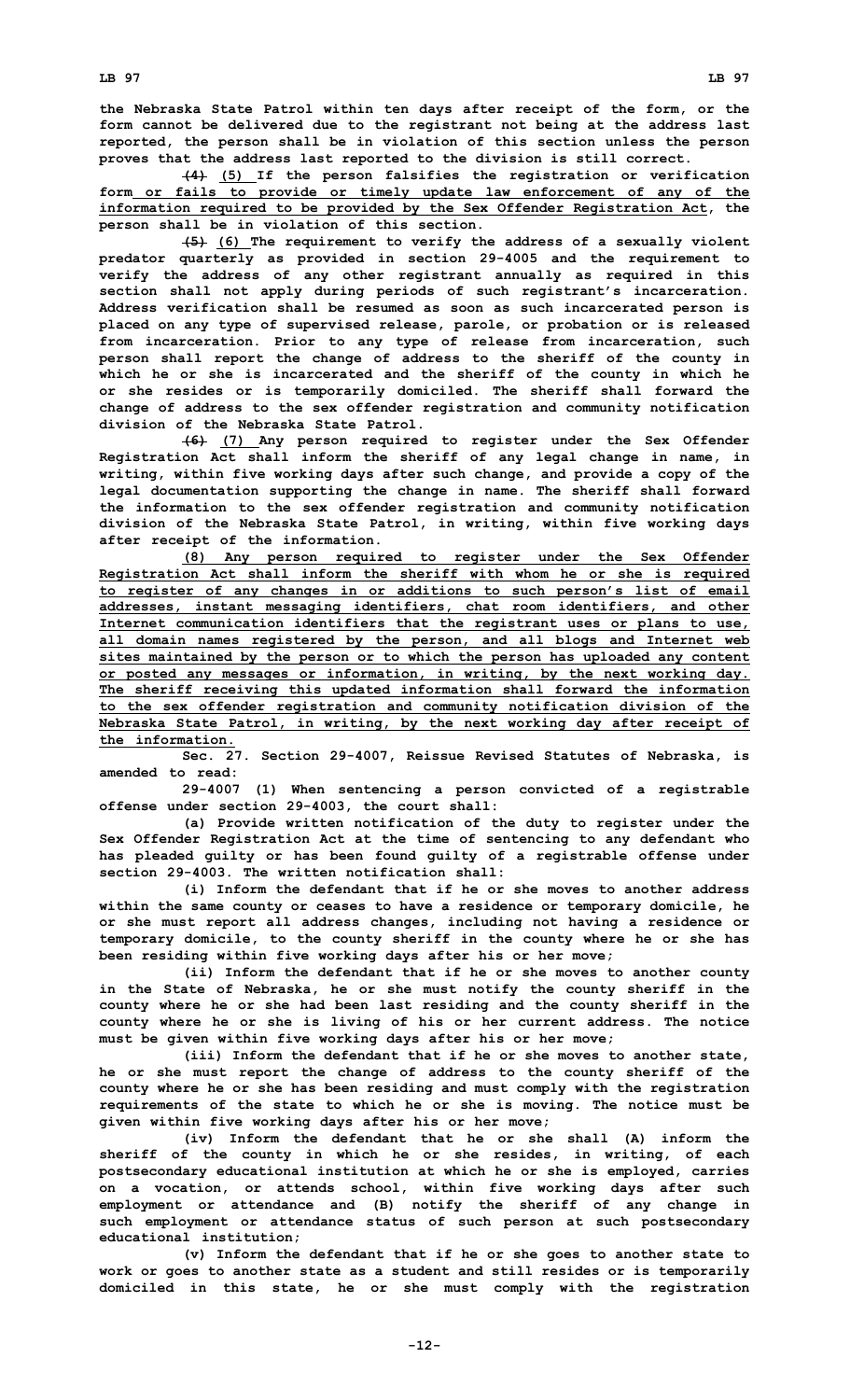**(vi) Inform the defendant that fingerprints and <sup>a</sup> photograph will be obtained by any registering entity in order to comply with the registration requirements;**

**(vii) Inform the defendant that he or she must provide <sup>a</sup> list to all sheriffs with whom he or she must register of all email addresses, instant messaging identifiers, chat room identifiers, and other Internet communication identifiers that the defendant uses or plans to use, all domain names registered by the defendant, and all blogs and Internet web sites maintained by the defendant or to which the defendant has uploaded any content or posted any messages or information;**

**(viii) Inform the defendant that he or she is required to inform the sheriff with whom he or she is required to register of any changes in or additions to his or her list of email addresses, instant messaging identifiers, chat room identifiers, and other Internet communication identifiers that the defendant uses or plans to use, all domain names registered by the defendant, and all blogs and Internet web sites maintained by the defendant or to which the defendant has uploaded any content or posted any messages or information, in writing, by the next working day after such change or addition; and**

**(ix) Inform the defendant that throughout the applicable registration period, if applicable, he or she is prohibited from accessing or using any Internet social networking web site or any instant messaging or chat room service that has the likelihood of allowing the defendant to have contact with any child who is under the age of eighteen years should the Nebraska State Patrol classify such defendant as <sup>a</sup> level II or level III sex offender or the defendant has been convicted and is currently being sentenced for:**

**(A) Kidnapping of <sup>a</sup> minor pursuant to section 28-313;**

**(B) False imprisonment of <sup>a</sup> minor pursuant to section 28-314 or 28-315;**

**(C) Sexual assault in the first degree pursuant to subdivision (1)(c) of section 28-319 or sexual assault of <sup>a</sup> child in the first degree pursuant to section 28-319.01;**

**(D) Sexual assault of <sup>a</sup> child in the second or third degree pursuant to section 28-320.01;**

**(E) Incest of <sup>a</sup> minor pursuant to section 28-703;**

**(F) Visual depiction of sexually explicit conduct of <sup>a</sup> child pursuant to section 28-1463.03 or 28-1463.05;**

**(G) Knowingly possessing any visual depiction of sexually explicit conduct pursuant to section 28-813.01;**

**(H) Criminal child enticement pursuant to section 28-311;**

**(I) Child enticement by means of an electronic communication device pursuant to section 28-320.02;**

**(J) Enticement by electronic communication device pursuant to section 28-833; or**

**(K) Any attempt or conspiracy to commit an offense listed in subdivisions (1)(a)(ix)(A) through (1)(a)(ix)(J) of this section;**

**(b) Require the defendant to read and sign <sup>a</sup> form stating that the duty of the defendant to register under the Sex Offender Registration Act has been explained;**

**(c) Retain <sup>a</sup> copy of the written notification signed by the defendant; and**

**(d) If the defendant is adjudicated <sup>a</sup> sexually violent predator, include the supporting reports and other information supporting this finding.**

**A copy of the signed, written notification and the journal entry of the court shall be provided to the county attorney, the defendant, the sex offender registration and community notification division of the Nebraska State Patrol, and the county sheriff of the county in which the defendant resides or is temporarily domiciled.**

**(2) When <sup>a</sup> person is convicted of <sup>a</sup> registrable offense under section 29-4003 and is not subject to immediate incarceration upon sentencing, prior to being released by the court, the sentencing court shall ensure that the defendant is registered by the sheriff of the county in which the defendant is convicted no later than the time of sentencing. The sheriff shall obtain full registration information and documents as required by section 29-4006, and forward the information and documents to the sex offender registration and community notification division of the Nebraska State Patrol within five working days.**

**(3)(a) The Department of Correctional Services or <sup>a</sup> city or county correctional or jail facility shall provide written notification of the duty to register pursuant to the Sex Offender Registration Act to any person committed to its custody for <sup>a</sup> registrable offense under section 29-4003 prior**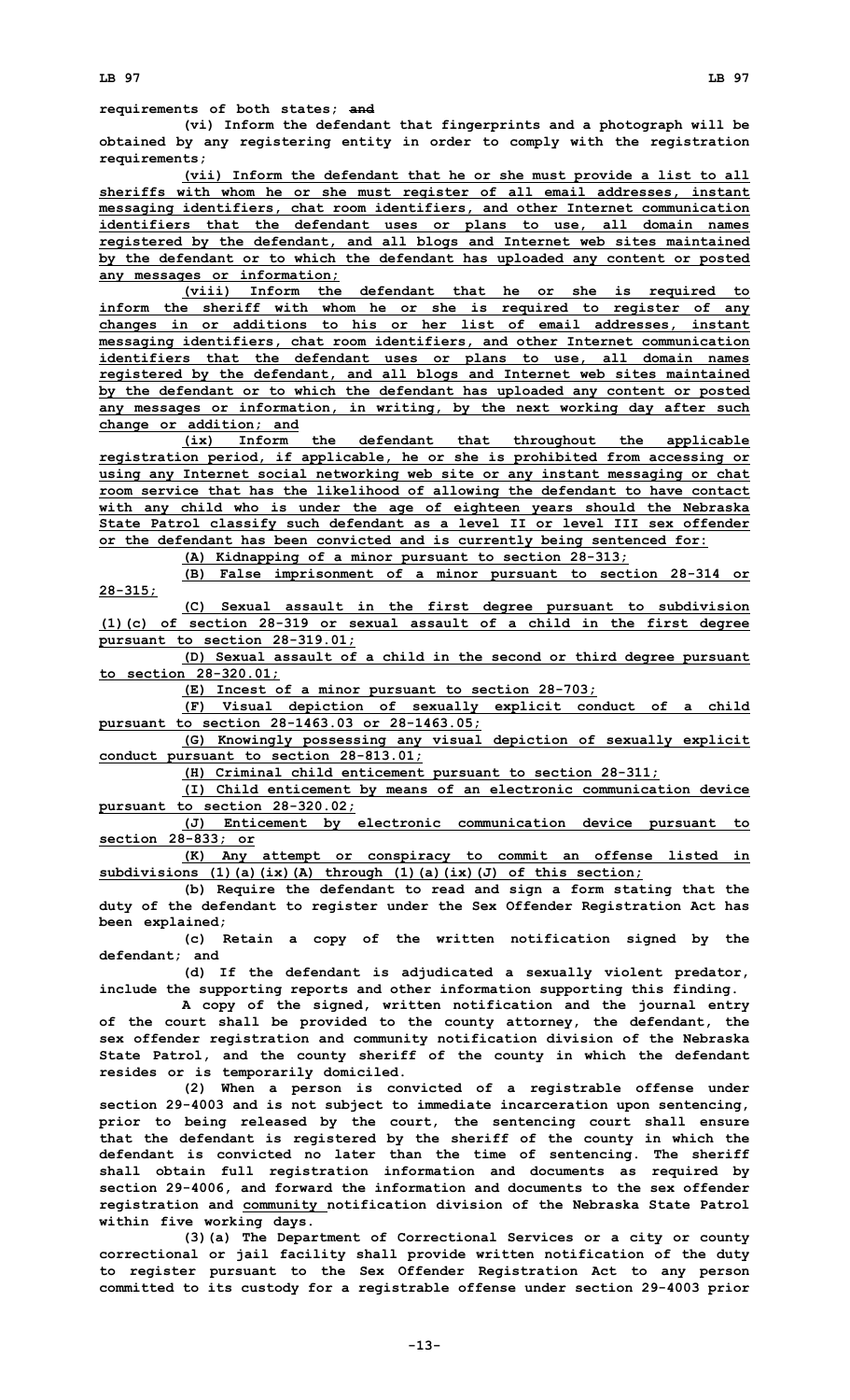**to the person's release from incarceration. The written notification shall:**

**(i) Inform the person that if he or she moves to another address within the same county, he or she must report all address changes to the county sheriff in the county where he or she has been residing within five working days after his or her move;**

**(ii) Inform the person that if he or she moves to another county in the State of Nebraska, he or she must notify the county sheriff in the county where he or she had been last residing and the county sheriff in the county where he or she is living of his or her current address. The notice must be given within five working days after his or her move;**

**(iii) Inform the person that if he or she moves to another state, he or she must report the change of address to the county sheriff of the county where he or she has been residing and must comply with the registration requirements of the state to which he or she is moving. The notice must be given within five working days after his or her move;**

**(iv) Inform the person that he or she shall (A) inform the sheriff of the county in which he or she resides, in writing, of each postsecondary educational institution at which he or she is employed, carries on <sup>a</sup> vocation, or attends school, within five working days after such employment or attendance and (B) notify the sheriff of any change in such employment or attendance status of such person at such postsecondary educational institution;**

**(v) Inform the person that if he or she goes to another state to work or goes to another state as <sup>a</sup> student and still resides or is temporarily domiciled in this state, he or she must comply with the registration requirements of both states; and**

**(vi) Inform the defendant that fingerprints and <sup>a</sup> photograph will be obtained by any registering entity in order to comply with the registration requirements;.**

**(vii) Inform the defendant that he or she must provide <sup>a</sup> list to all sheriffs with whom he or she must register of all email addresses, instant messaging identifiers, chat room identifiers, and other Internet communication identifiers that the defendant uses or plans to use, all domain names registered by the defendant, and all blogs and Internet web sites maintained by the defendant or to which the defendant has uploaded any content or posted any messages or information;**

**(viii) Inform the defendant that he or she is required to inform the sheriff with whom he or she is required to register of any changes in or additions to his or her list of email addresses, instant messaging identifiers, chat room identifiers, and other Internet communication identifiers that the defendant uses or plans to use, all domain names registered by the defendant, and all blogs and Internet web sites maintained by the defendant or to which the defendant has uploaded any content or posted any messages or information, in writing, by the next working day after such change or addition; and**

**(ix) Inform the defendant that throughout the applicable registration period, if applicable, he or she is prohibited from accessing or using any Internet social networking web site or any instant messaging or chat room service that has the likelihood of allowing the defendant to have contact with any child who is under the age of eighteen years should the Nebraska State Patrol classify such defendant as <sup>a</sup> level II or level III sex offender or the defendant has been convicted and is currently being sentenced for:**

**(A) Kidnapping of <sup>a</sup> minor pursuant to section 28-313;**

**(B) False imprisonment of <sup>a</sup> minor pursuant to section 28-314 or 28-315;**

**(C) Sexual assault in the first degree pursuant to subdivision (1)(c) of section 28-319 or sexual assault of <sup>a</sup> child in the first degree pursuant to section 28-319.01;**

**(D) Sexual assault of <sup>a</sup> child in the second or third degree pursuant to section 28-320.01;**

**(E) Incest of <sup>a</sup> minor pursuant to section 28-703;**

**(F) Visual depiction of sexually explicit conduct of <sup>a</sup> child pursuant to section 28-1463.03 or 28-1463.05;**

**(G) Knowingly possessing any visual depiction of sexually explicit conduct pursuant to section 28-813.01;**

**(H) Criminal child enticement pursuant to section 28-311;**

**(I) Child enticement by means of an electronic communication device pursuant to section 28-320.02;**

**(J) Enticement by electronic communication device pursuant to section 28-833; or**

**(K) Any attempt or conspiracy to commit an offense listed in subdivisions (3)(a)(ix)(A) through (3)(a)(ix)(J) of this section.**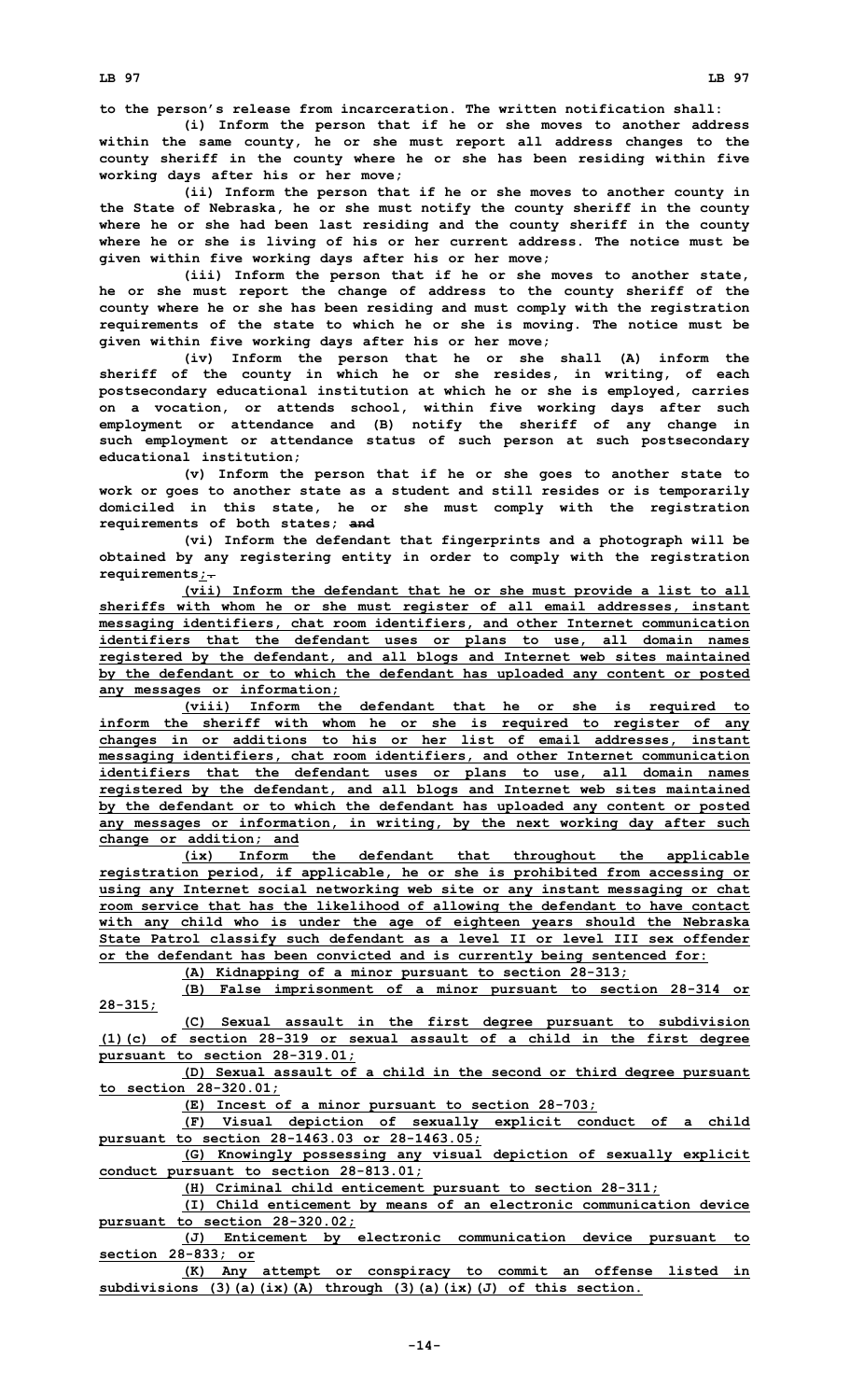**(i) Require the person to read and sign the notification form stating that the duty to register under the Sex Offender Registration Act has been explained;**

**(ii) Retain <sup>a</sup> signed copy of the written notification to register; and**

**(iii) Provide <sup>a</sup> copy of the notification to register to the person, the sex offender registration and community notification division of the Nebraska State Patrol, and the sheriff of the county in which the person will be residing upon release from the institution. If the person is going to reside outside of the State of Nebraska, then notification to the sheriff is not required.**

**(4) The Department of Motor Vehicles shall cause written notification of the duty to register to be provided on the applications for <sup>a</sup> motor vehicle operator's license and for <sup>a</sup> commercial driver's license.**

**(5) All written notification as provided in this section shall be on <sup>a</sup> form prepared by the Attorney General.**

**Sec. 28. Section 29-4008, Reissue Revised Statutes of Nebraska, is amended to read:**

**29-4008 No person subject to the Sex Offender Registration Act shall knowingly and willfully furnish any false or misleading information in the registration or fail to provide or timely update law enforcement of any of the information required to be provided by the act.**

**Sec. 29. Section 83-4,143, Reissue Revised Statutes of Nebraska, is amended to read:**

**83-4,143 (1) It is the intent of the Legislature that the court target the felony offender (a) who is eligible and by virtue of his or her criminogenic needs is suitable to be sentenced to intensive supervision probation with placement at the incarceration work camp, (b) for whom the court finds that other conditions of <sup>a</sup> sentence of intensive supervision probation, in and of themselves, are not suitable, and (c) who, without the existence of an incarceration work camp, would, in all likelihood, be sentenced to prison.**

**(2) When the court is of the opinion that imprisonment is appropriate, but that <sup>a</sup> brief and intensive period of regimented, structured, and disciplined programming within <sup>a</sup> secure facility may better serve the interests of society, the court may place an offender in an incarceration work camp for <sup>a</sup> period not to exceed one hundred eighty days as <sup>a</sup> condition of <sup>a</sup> sentence of intensive supervision probation. The court may consider such placement if the offender (a) is <sup>a</sup> male or female offender convicted of <sup>a</sup> felony offense in <sup>a</sup> district court, (b) is medically and mentally fit to participate, with allowances given for reasonable accommodation as determined by medical and mental health professionals, and (c) has not previously been incarcerated for <sup>a</sup> violent felony crime. Offenders convicted of <sup>a</sup> crime under sections 28-319 to 28-321 28-322.04 or of any capital crime are not eligible to be placed in an incarceration work camp.**

**(3) It is also the intent of the Legislature that the Board of Parole may recommend placement of felony offenders at the incarceration work camp. The offenders recommended by the board shall be offenders currently housed at other Department of Correctional Services adult correctional facilities and shall complete the incarceration work camp programming prior to release on parole.**

**(4) When the Board of Parole is of the opinion that <sup>a</sup> felony offender currently incarcerated in <sup>a</sup> Department of Correctional Services adult correctional facility may benefit from <sup>a</sup> brief and intensive period of regimented, structured, and disciplined programming immediately prior to release on parole, the board may direct placement of such an offender in an incarceration work camp for <sup>a</sup> period not to exceed one hundred eighty days as <sup>a</sup> condition of release on parole. The board may consider such placement if the felony offender (a) is medically and mentally fit to participate, with allowances given for reasonable accommodation as determined by medical and mental health professionals, and (b) has not previously been incarcerated for <sup>a</sup> violent felony crime. Offenders convicted of <sup>a</sup> crime under sections 28-319 to 28-321 28-322.04 or of any capital crime are not eligible to be placed in an incarceration work camp.**

**Sec. 30. (1) No individual who has been convicted of <sup>a</sup> felony or of any crime involving moral turpitude, or who has been charged with or indicted for <sup>a</sup> felony or crime involving moral turpitude and there has been no final resolution of the prosecution of the crime, shall provide transportation services under contract with the Department of Health and Human Services, whether as an employee or as <sup>a</sup> volunteer, for vulnerable adults as defined in**